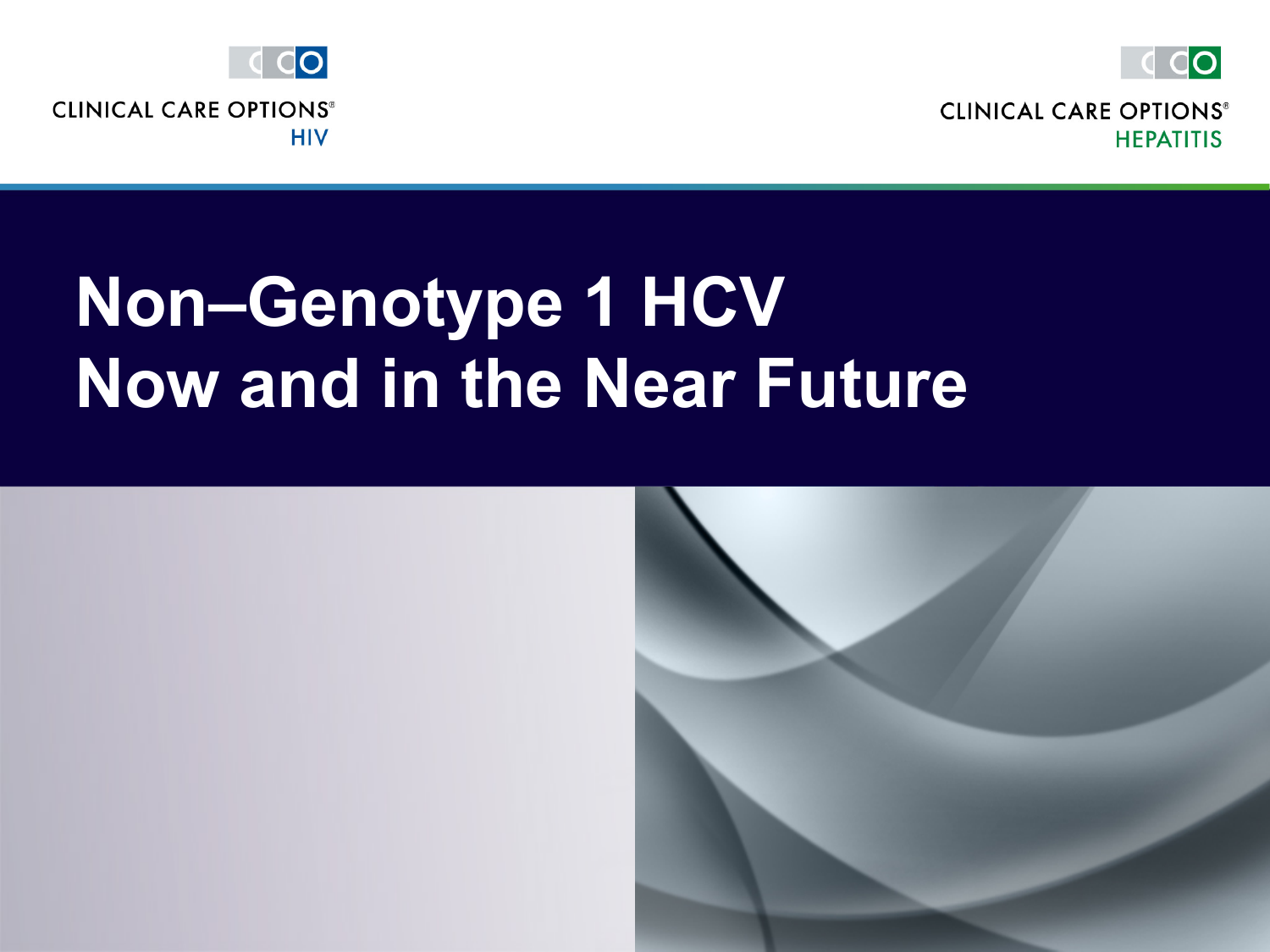#### **About These Slides**

- Please feel free to use, update, and share some or all of these slides in your noncommercial presentations to colleagues or patients
- When using our slides, please retain the source attribution: do I d do

Slide credit: clinicaloptions.com

■ These slides may not be published, posted online, or used in commercial presentations without permission. Please contact permissions@clinicaloptions.com for details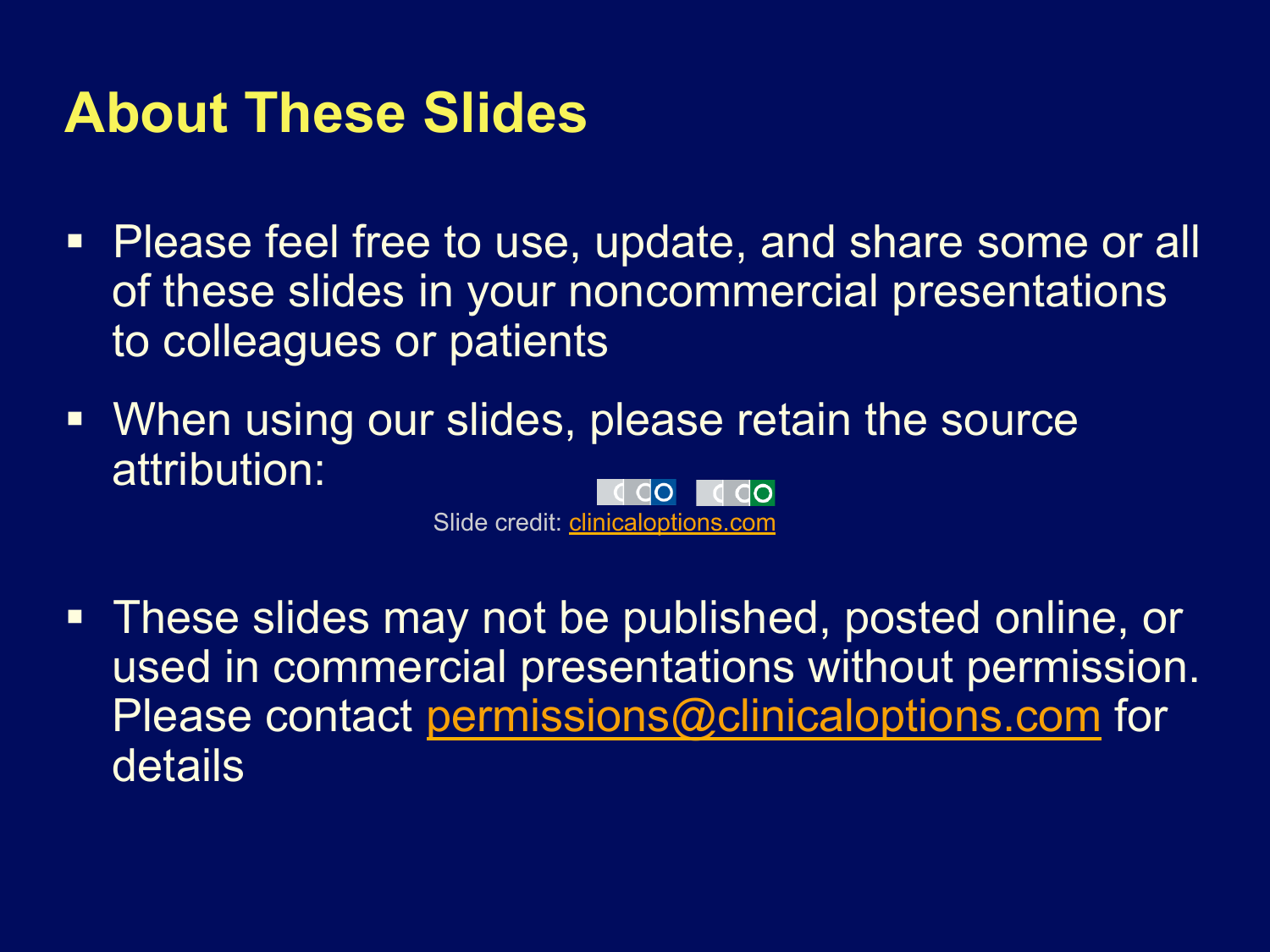

#### **Jordan J. Feld, MD, MPH**

*Associate Professor of Medicine* University of Toronto *Hepatologist* Toronto Centre for Liver Disease Sandra Rotman Centre for Global Health Toronto, Canada

#### **Andrew J. Muir, MD**

*Chief,* Division of Gastroenterology *Associate Professor of Medicine* Department of Medicine *Director,* Gastroenterology/Hepatology Research Duke Clinical Research Institute Duke University School of Medicine Durham, North Carolina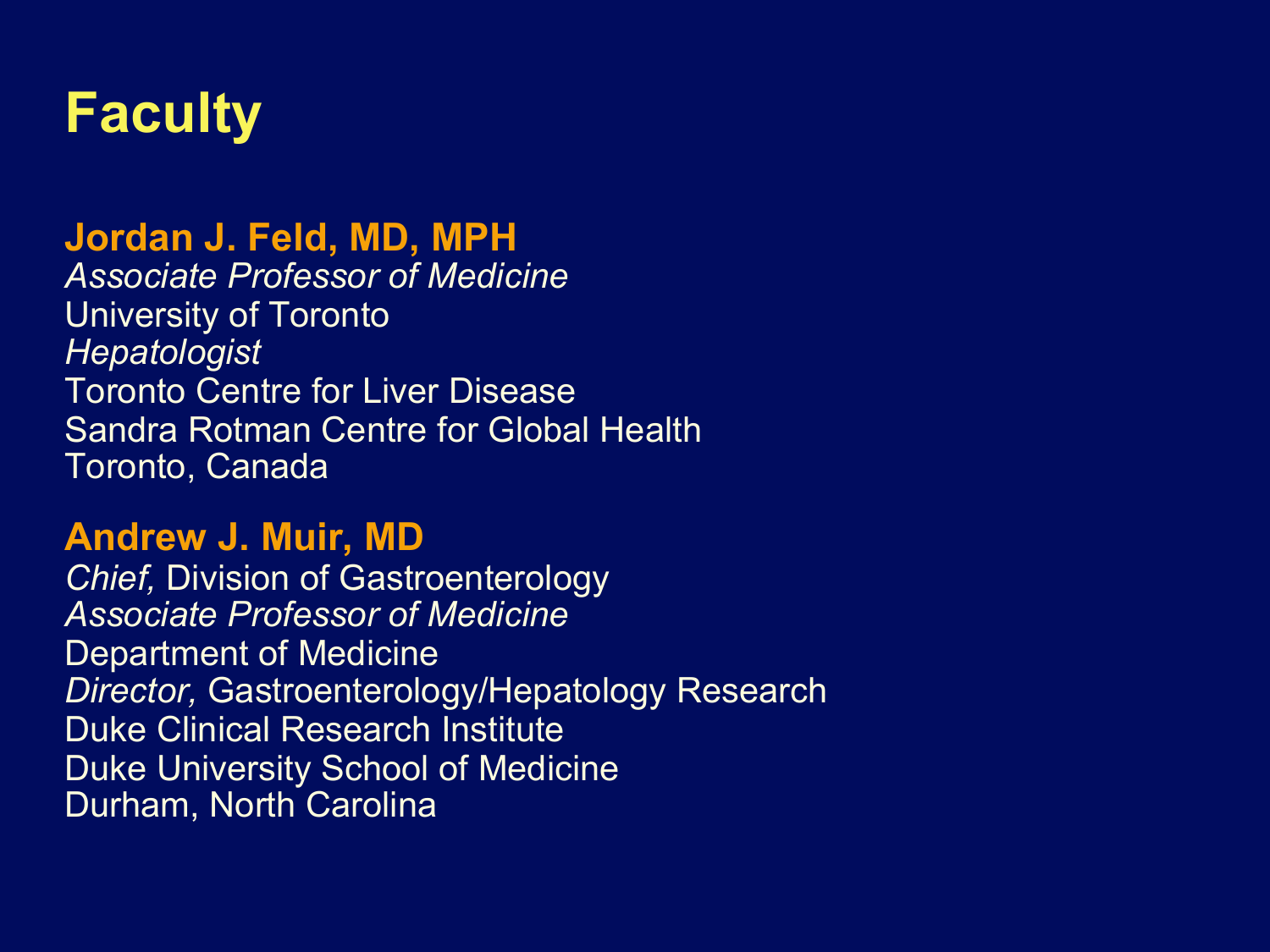### **Disclosures**

**Jordan J. Feld, MD, MPH,** has disclosed that he has received consulting fees from AbbVie, Bristol-Myers Squibb, Gilead Sciences, Janssen, and Merck and funds for research support from Abbott, AbbVie, Gilead Sciences, Janssen, and Merck.

**Andrew J. Muir, MD,** has disclosed that he has received consulting fees from AbbVie, Achillion, Bristol-Myers Squibb, Gilead Sciences, Intercept, Janssen, Lumena, Merck, NGM Biopharm, Regulus Therapeutics, Salix, Shire, and Therevance and funds for research support from AbbVie, Achillion, Bristol-Myers Squibb, Gilead Sciences, GlaxoSmithKline, Hologic, Intercept, Janssen, Merck, NGM Biopharma, and Roche.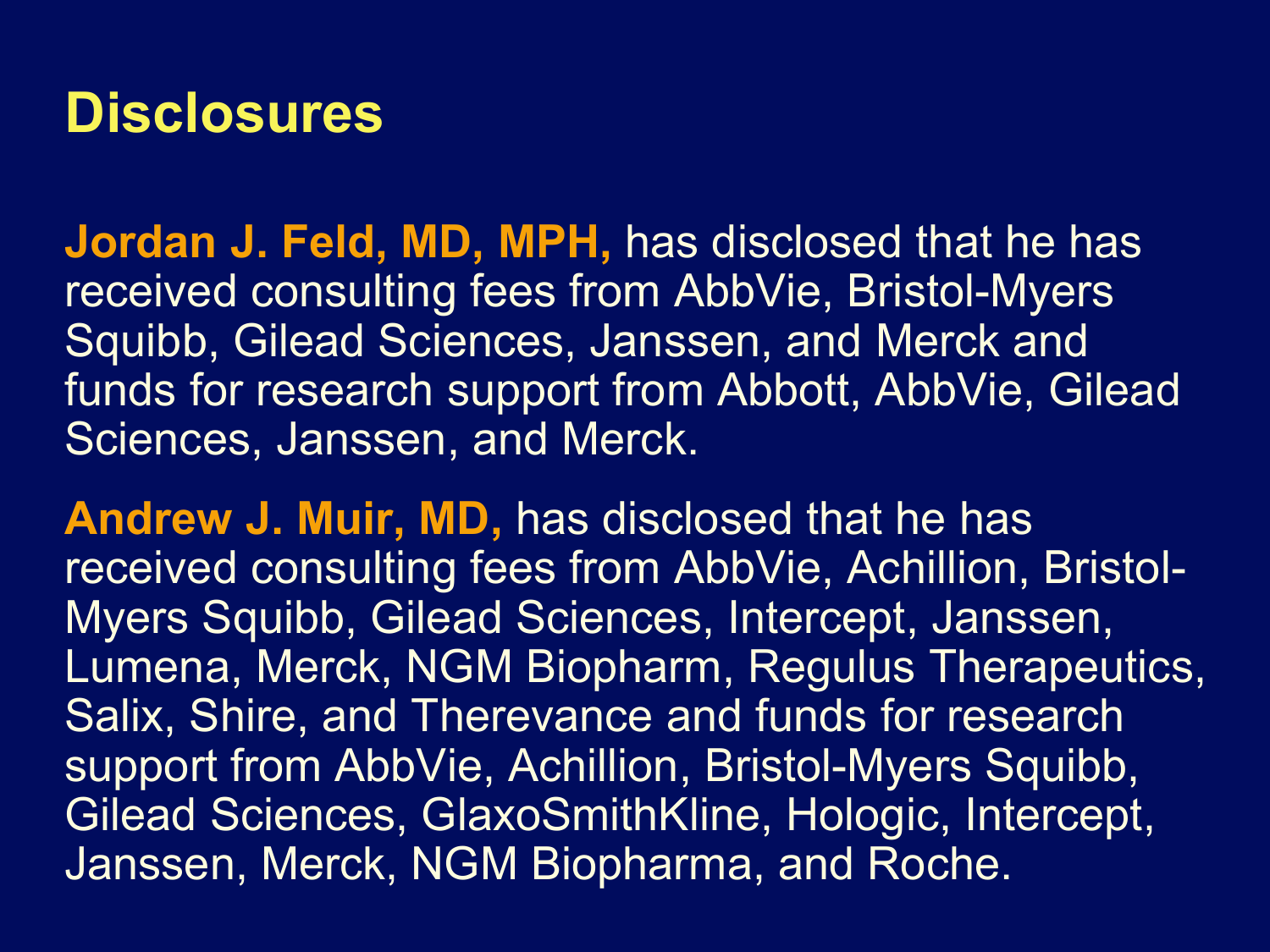# **Genotype 3 HCV**

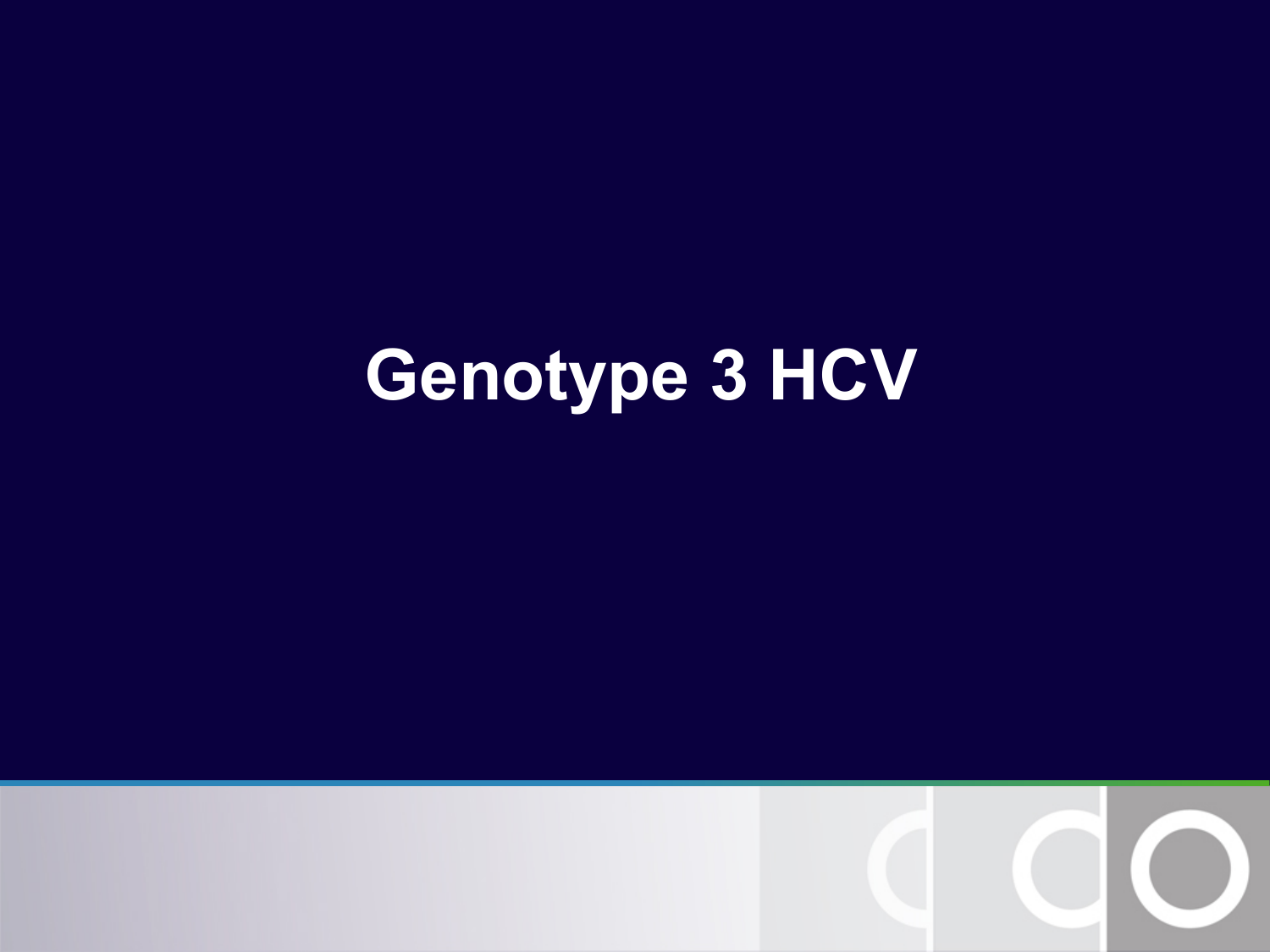### **Genotype 3 Is Important**

- Second most common genotype globally<sup>[1]</sup>
	- 10% to 15% of HCV cases in the US
- Associated with more rapid progression of fibrosis and higher risk of HCC<sup>[2]</sup>
- Suboptimal responses to first-generation DAAs

#### **HCC-Free Survival by Genotype[2]**



1. Messina JP, et al. Hepatology. 2015;61:77-87.

2. Nkontchou G, et al. J Viral Hepat. 2011;18:e516-e522.

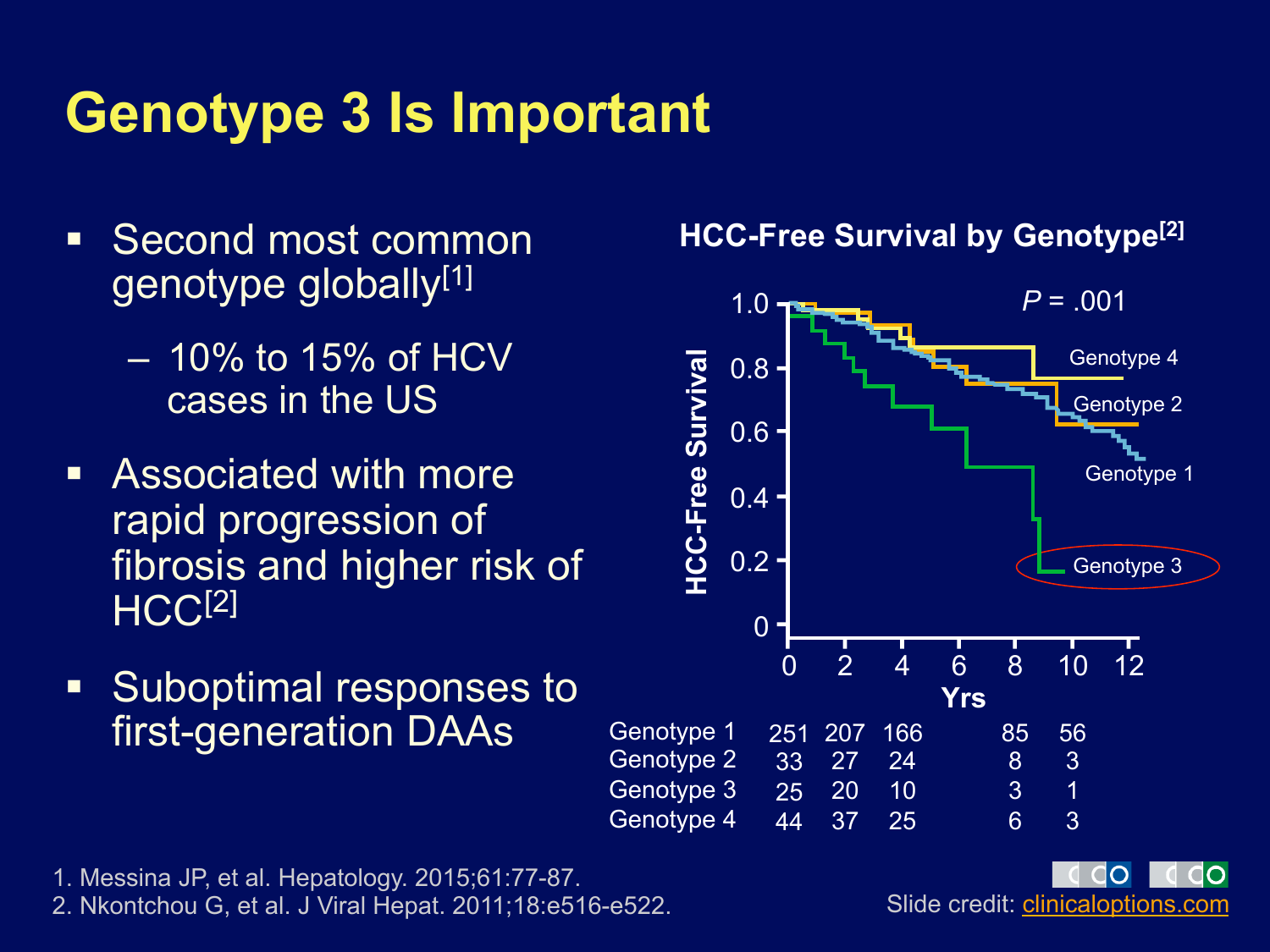### **GT3: SOF + RBV Far From Ideal**



Zeuzem S, et al. N Engl J Med. 2014;370:1993-2001. Feld JJ, et al. Clin Infect Dis. 2016; submitted. Jacobson IM, et al. N Engl J Med. 2013;368:1867-1877. Slide credit: clinicaloptions.com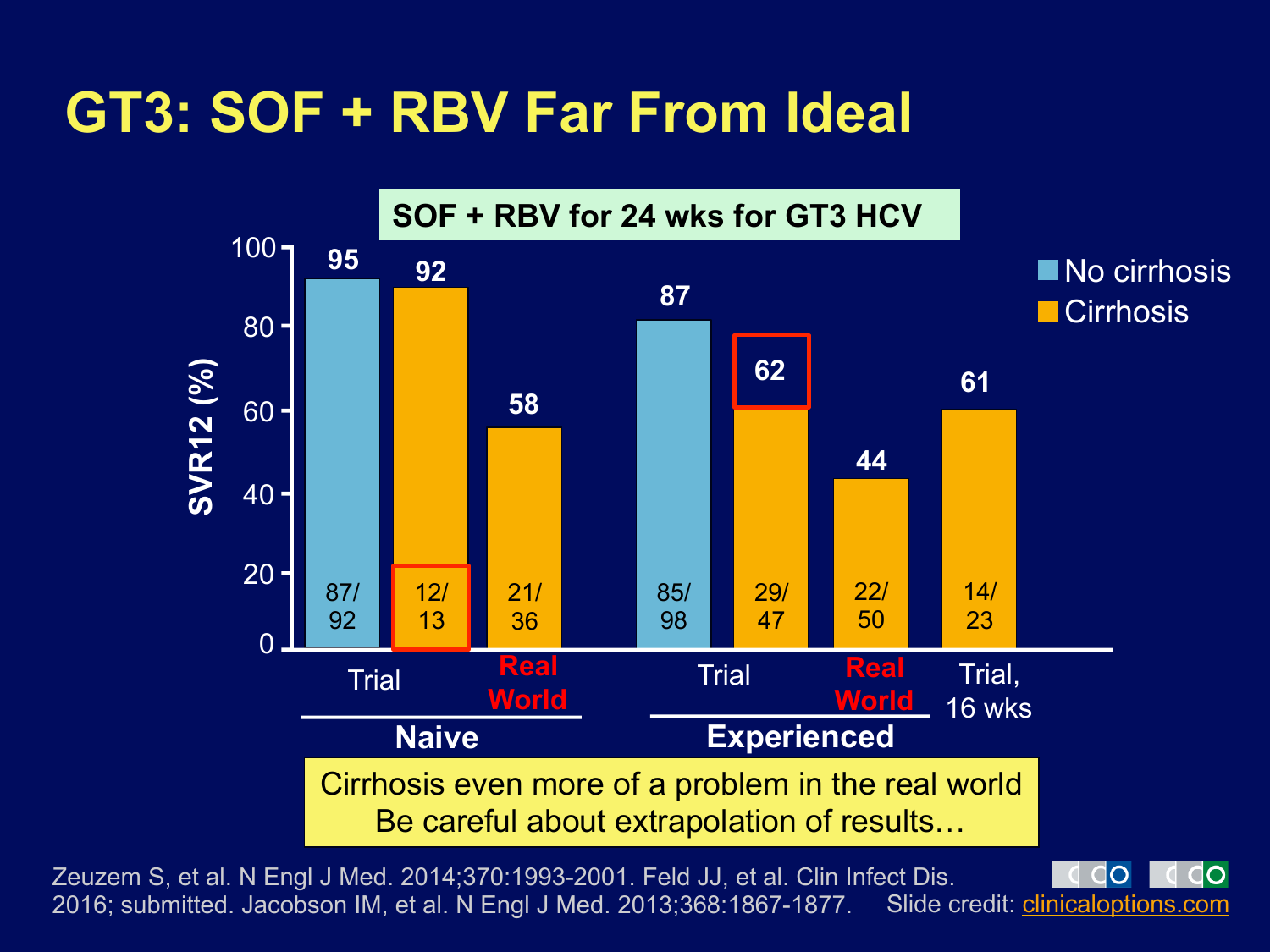### **Can PegIFN Still Be Used?**



Foster GR, et al. Gastroenterology. 2015;149:1462-1470. Slide credit: *clinicaloptions.com*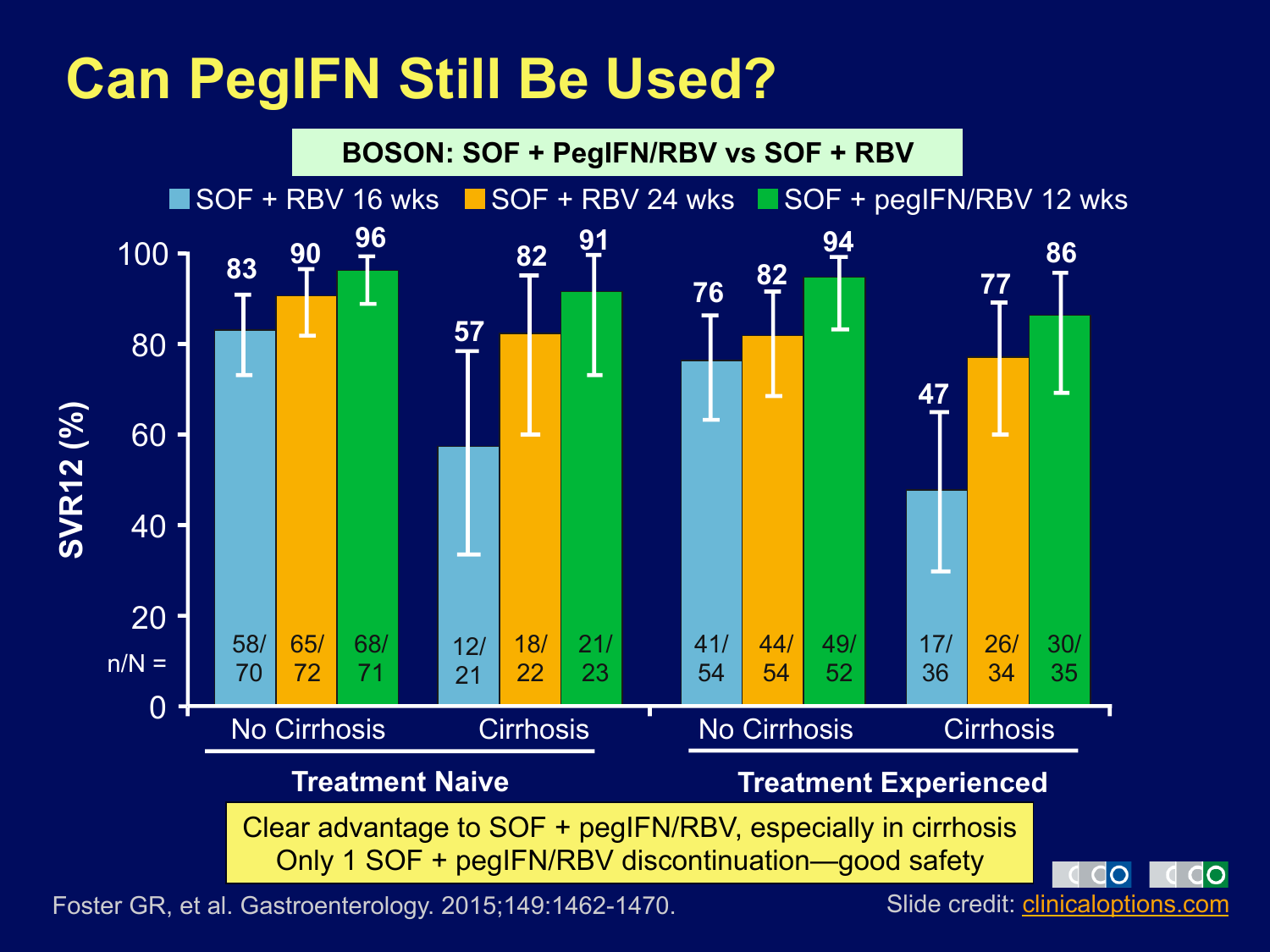## **But Using PegIFN Is Not Ideal . . . < 5% Uptake in HCV TARGET**



Feld JJ, et al. Clin Infect Dis. 2016;submitted. Slide credit: clinicaloptions.com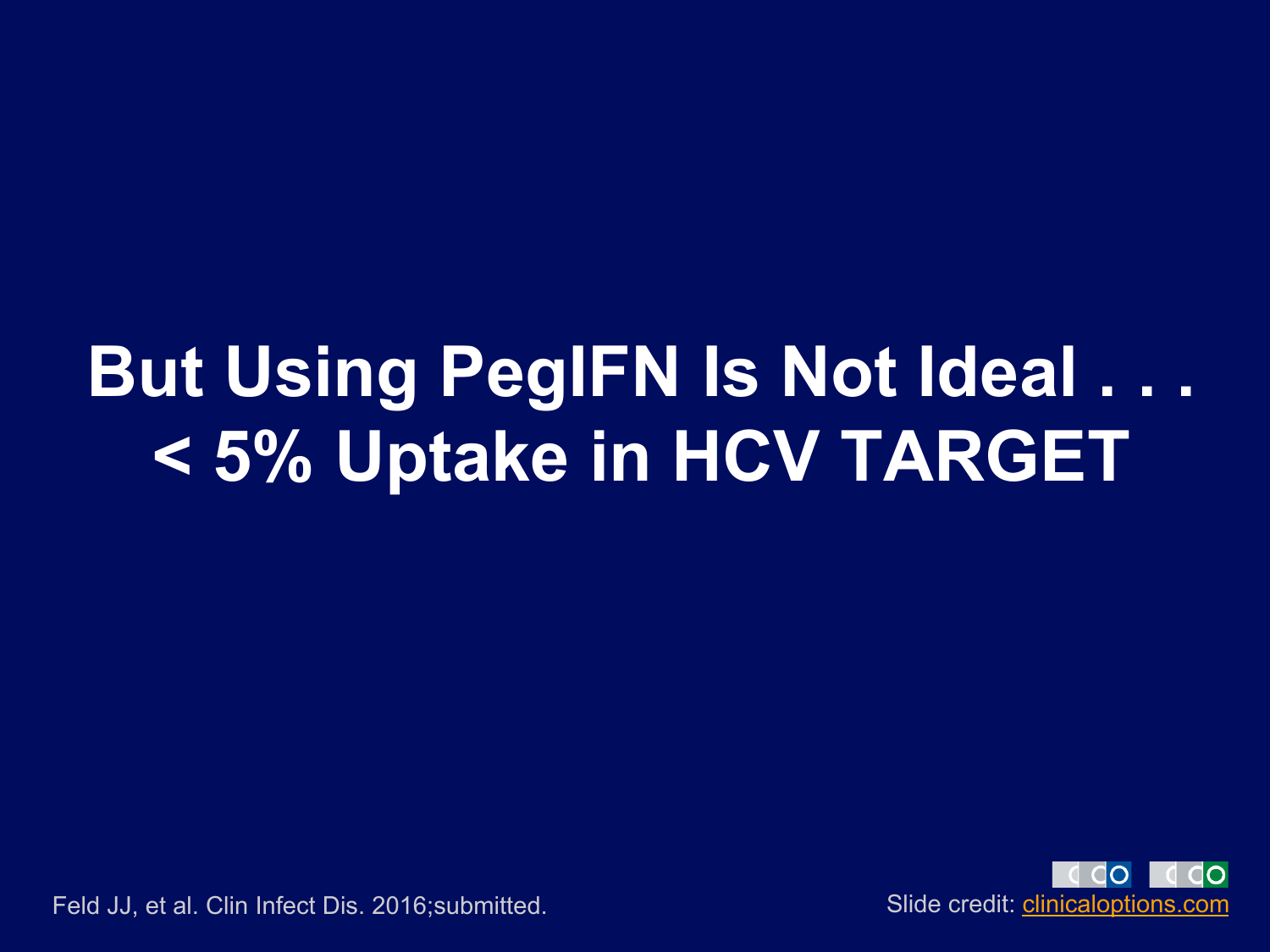### **What About SOF/LDV for GT3 HCV?**



Feld J, et al. EASL 2016. Abstract SAT-183.

Slide credit: clinicaloptions.com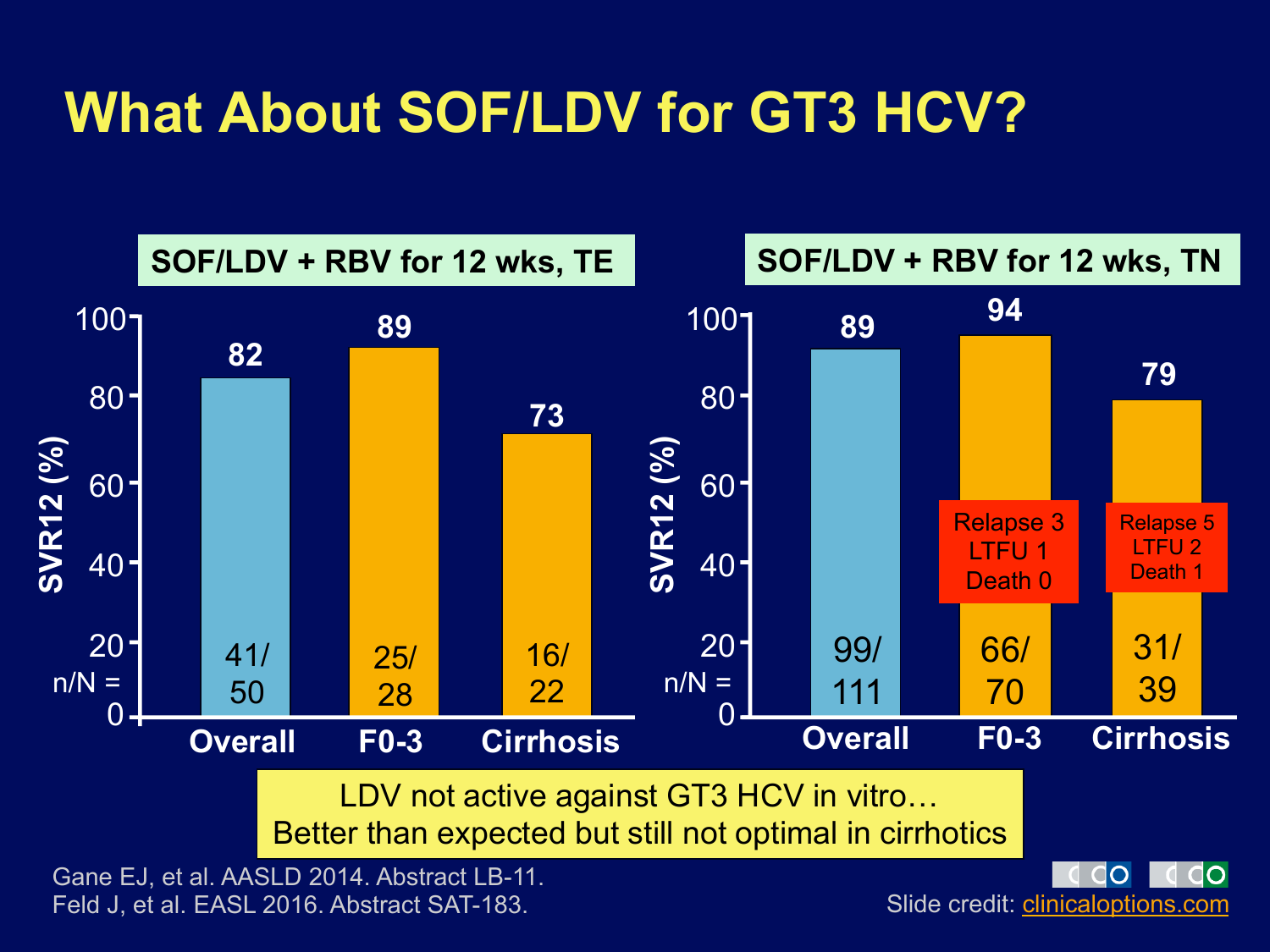### **Is SOF + DCV More Effective in GT3 HCV?**

**ALLY-3: SOF + DCV for 12 wks for GT3 HCV** 



Nelson DR, et al. AASLD 2014. Abstract LB-3. Slide credit: *clinicaloptions.com*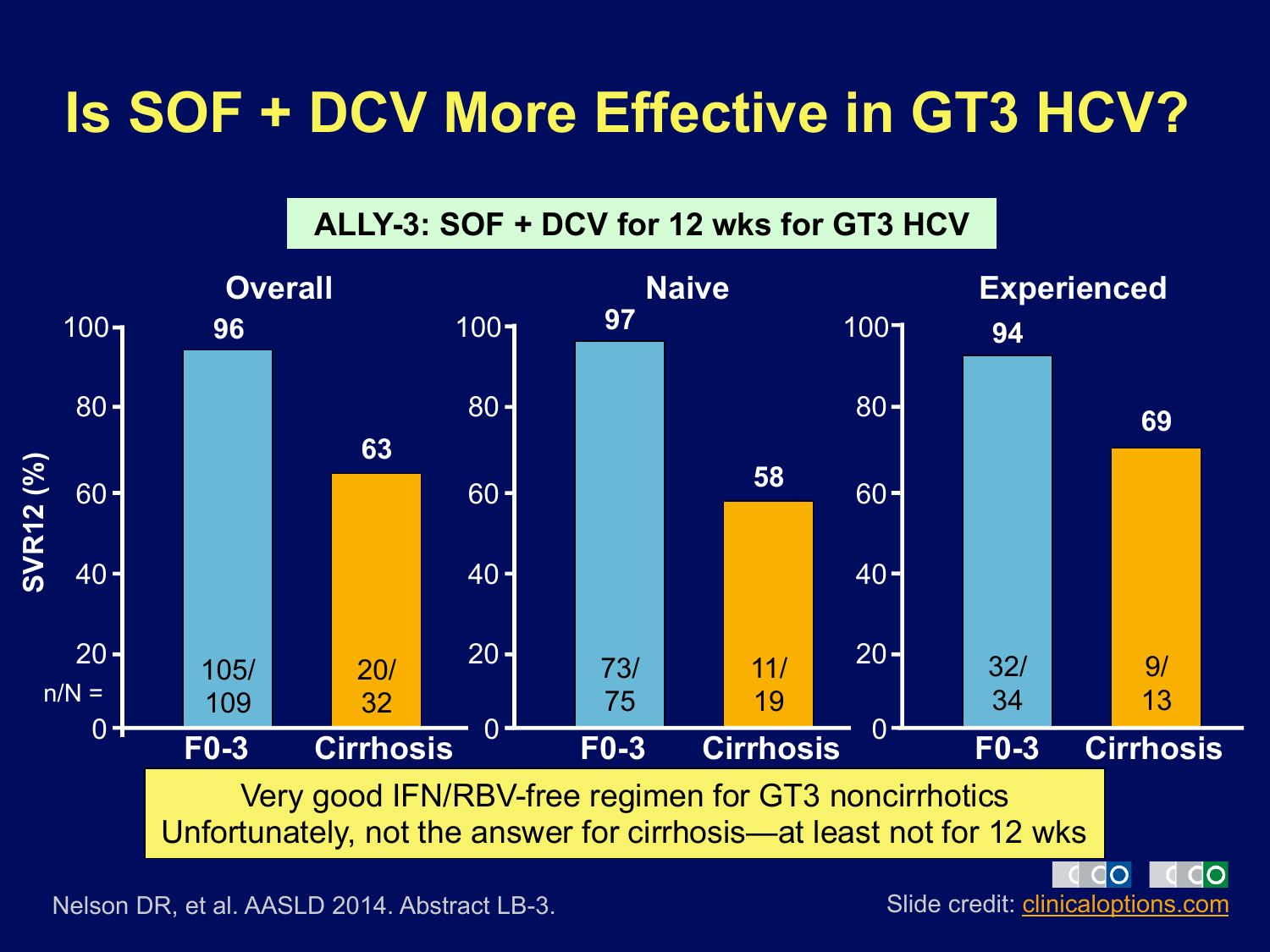### **Would Longer Help?**

#### **ALLY-3+: GT3 HCV pts with F3/F4 treated with SOF + DCV + RBV for 12 or 16 wks**





Leroy V, et al. AASLD 2015. Abstract LB-3.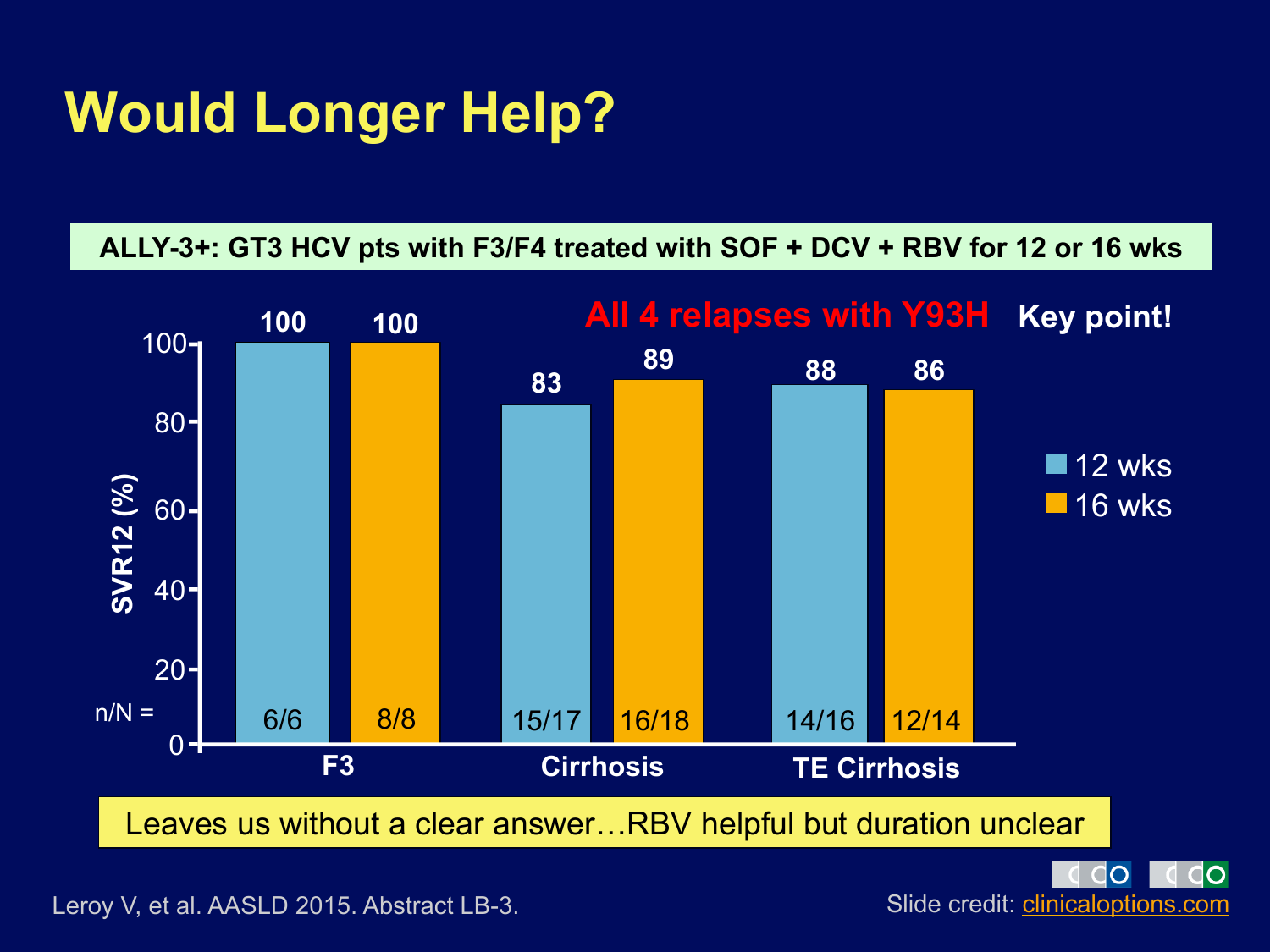### **Lessons From the** "**Real World**"

**GT3 HCV pts treated with SOF + DCV ± RBV for 24 wks in European EAP** 

■ Pts with advanced liver disease (85% cirrhotic)



Welzel TM, et al. AASLD 2015. Abstract 37. Slide credit: *clinicaloptions.com*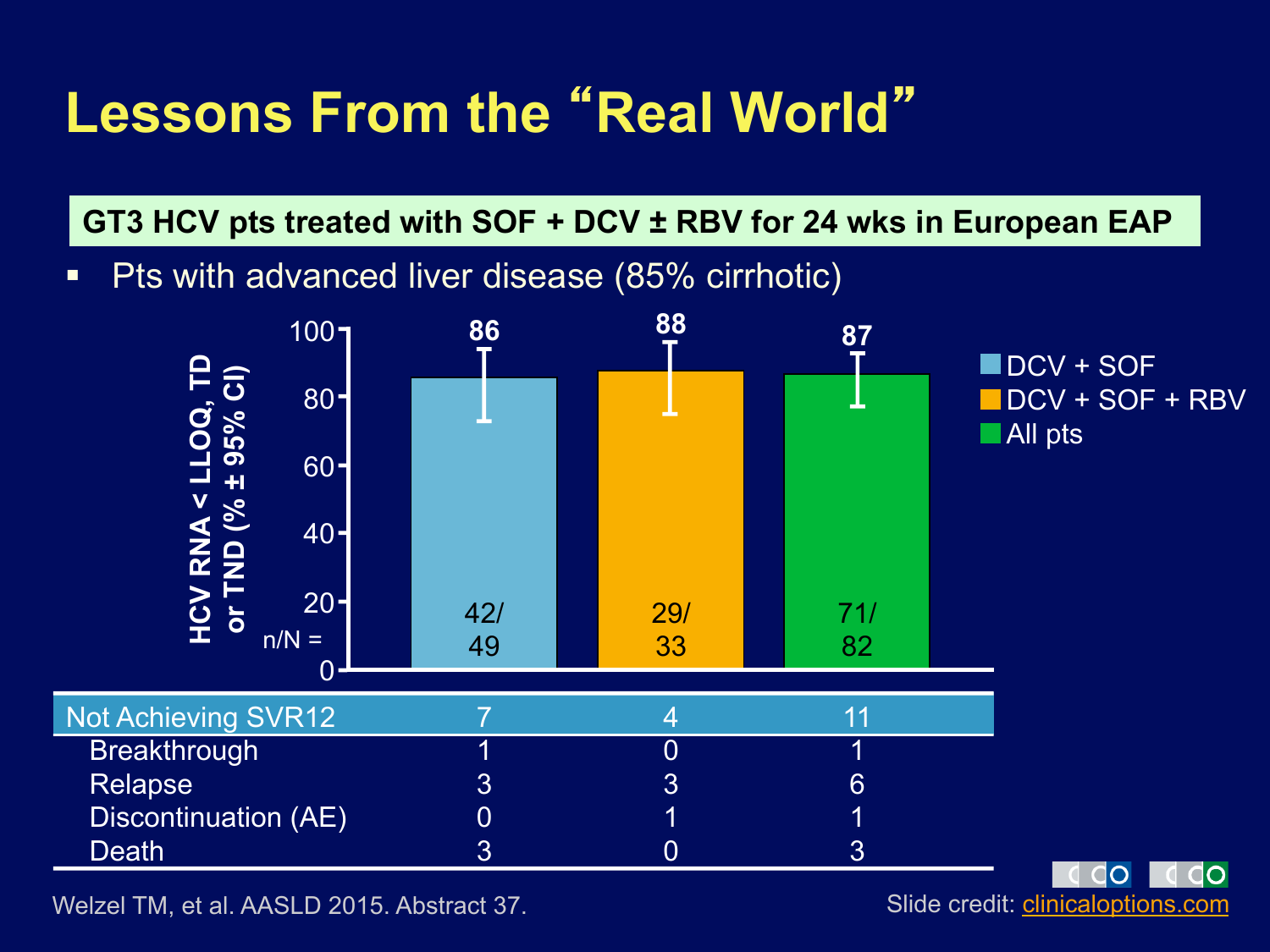### **Effective but Still Not Ideal in Cirrhosis**

**Cirrhotic GT3 HCV pts treated with SOF + DCV ± RBV for 12 or 24 wks in French EAP** 



 $\Omega$ 

Hezode C, et al. AASLD 2015. Abstract 206. Slide credit: *clinicaloptions.com*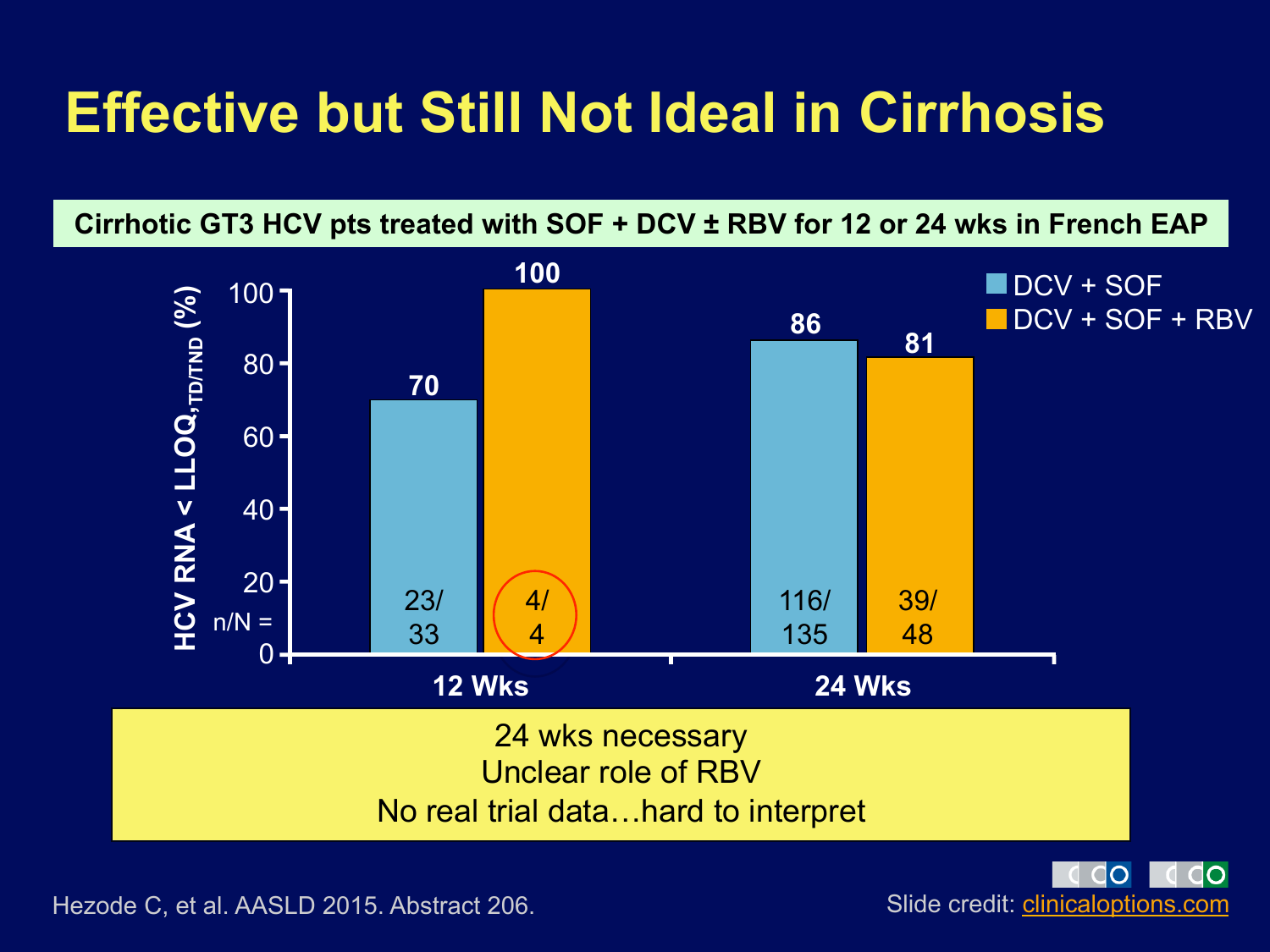### **Less Effective With Decompensation**





SOF + DCV is not ideal therapy for pts with advanced cirrhosis

CO do Slide credit: clinicaloptions.com

Hezode C, et al. AASLD 2015. Abstract 206.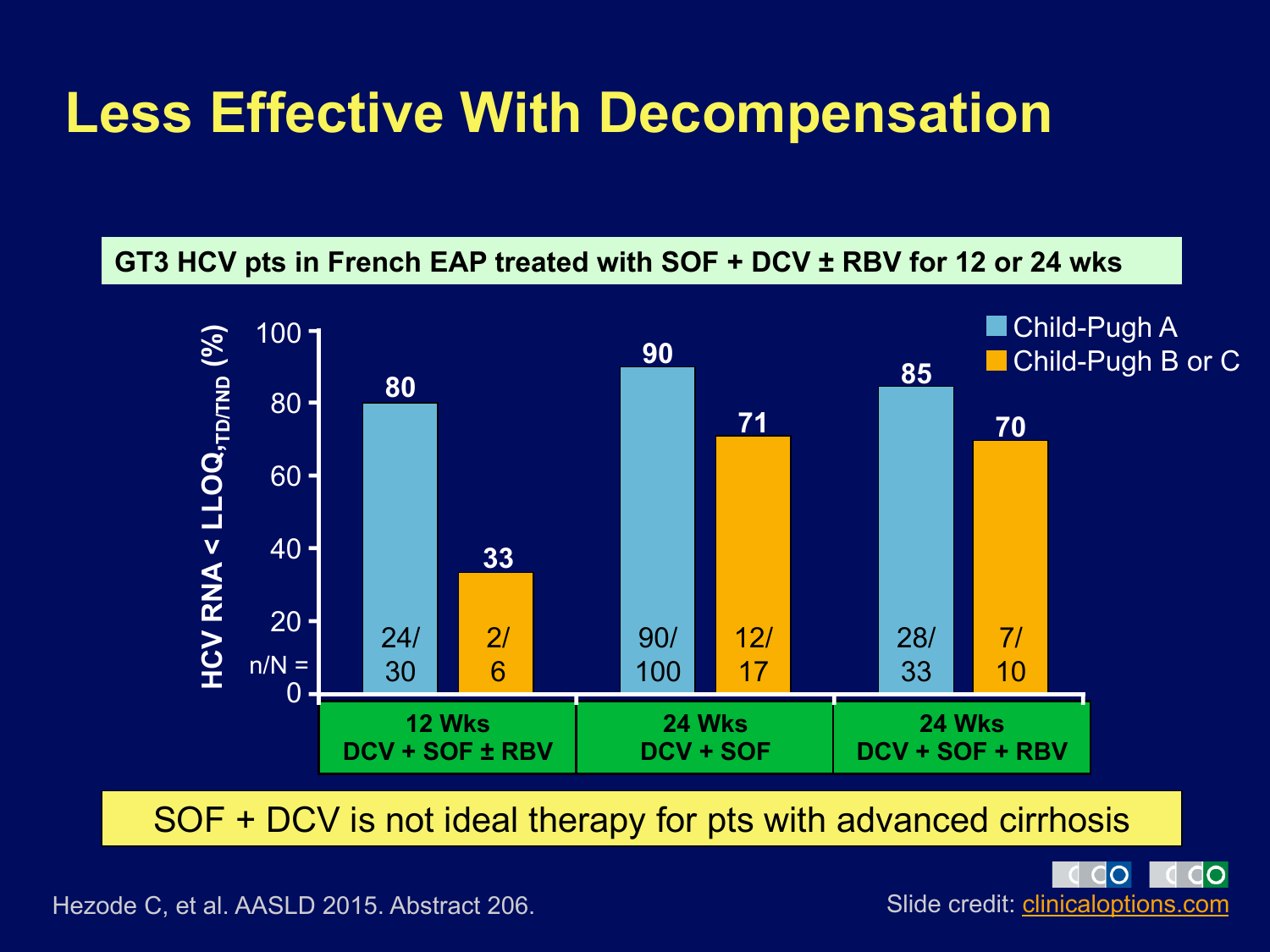### **Summary of Current Therapy**

- $\overline{\phantom{0}}$  SOF + RBV for 24 wks
	- Suboptimal SVR rates, particularly in pts with cirrhosis
- SOF + PegIFN/RBV for 12 wks
	- Good option if you can convince pts to take it!
- § SOF + DCV
	- Great for noncirrhotic pts
	- For cirrhotic pts: 16-24 wks with RBV reasonable but not ideal . . . concern that failure will affect future options
- § SOF/LDV + RBV
	- Better than expected; similar to SOF + DCV for noncirrhotics but RBV clearly needed

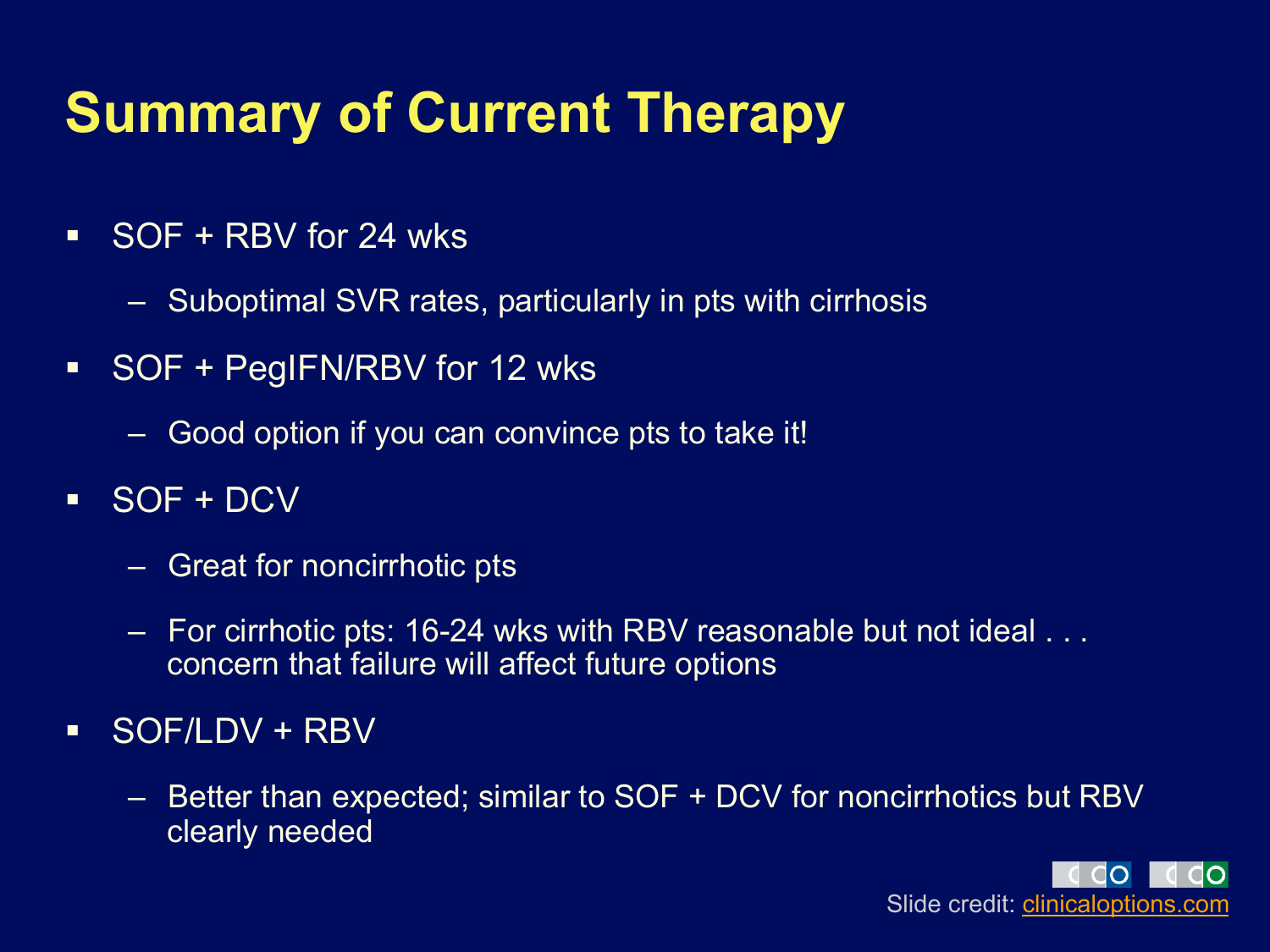### **AASLD/IDSA Guideline Recommendations: Genotype 3 HCV**

| <b>Prior Treatment</b>             | <b>No Cirrhosis</b>                                                              | <b>Compensated Cirrhosis</b>                                                      |
|------------------------------------|----------------------------------------------------------------------------------|-----------------------------------------------------------------------------------|
| <b>Naive</b>                       | SOF + DCV for 12 wks<br>• SOF + pegIFN/RBV for<br>12 wks<br>SOF + RBV for 24 wks | SOF + DCV ± RBV for 24 wks<br>SOF + pegIFN/RBV for 12 wks<br>SOF + RBV for 24 wks |
| <b>Experienced</b><br>• PegIFN/RBV | SOF + DCV for 12 wks<br>• SOF + pegIFN/RBV for<br>12 wks                         | SOF + DCV + RBV for 24 wks<br>SOF + pegIFN/RBV for 12 wks                         |
| $\overline{\phantom{a}}$ SOF + RBV | SOF + DCV + RBV for 24 wks<br>• SOF + pegIFN/RBV for<br>12 wks                   | SOF + DCV + RBV for 24 wks<br>SOF + pegIFN/RBV for 12 wks                         |

Bold = recommended regimen.

- § Decompensated cirrhosis
	- SOF + DCV + low-initial dose RBV for 12 wks

AASLD/IDSA. HCV guidelines. April 2016.

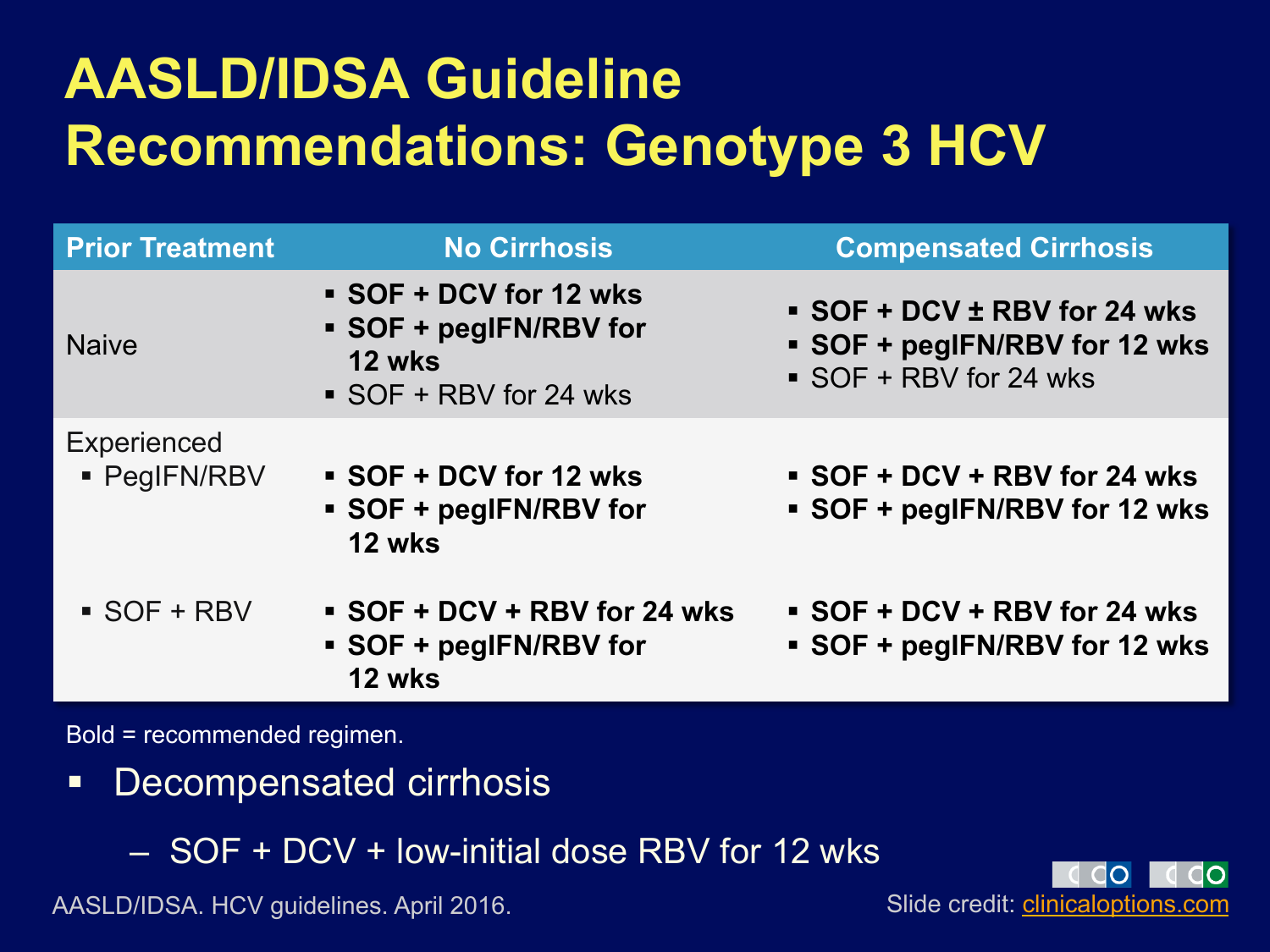# **What**'**s Coming?**

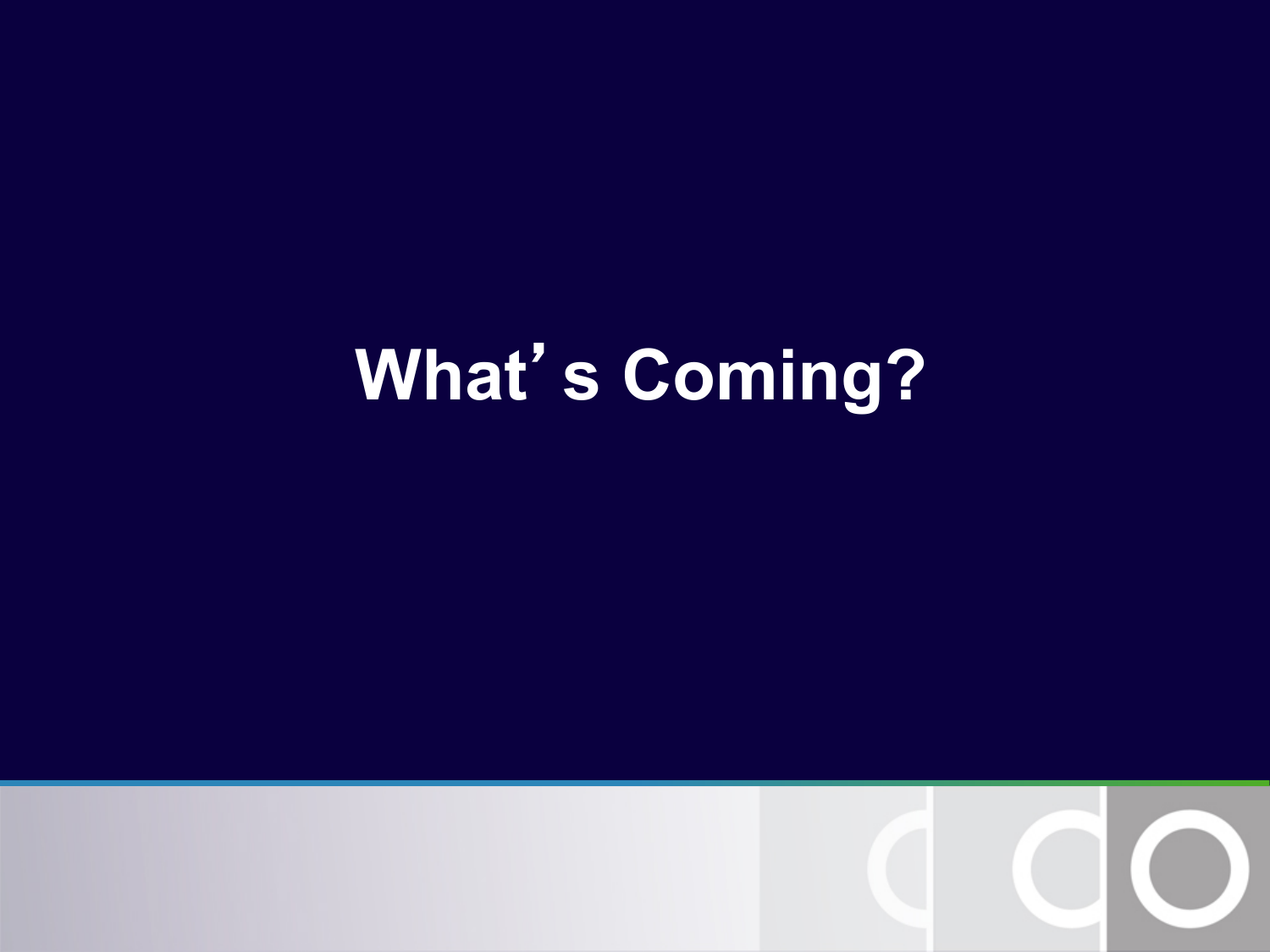### **Pangenotypic Treatment Option Coming Soon**



Foster GR, et al. N Engl J Med. 2015;373:2608-2617.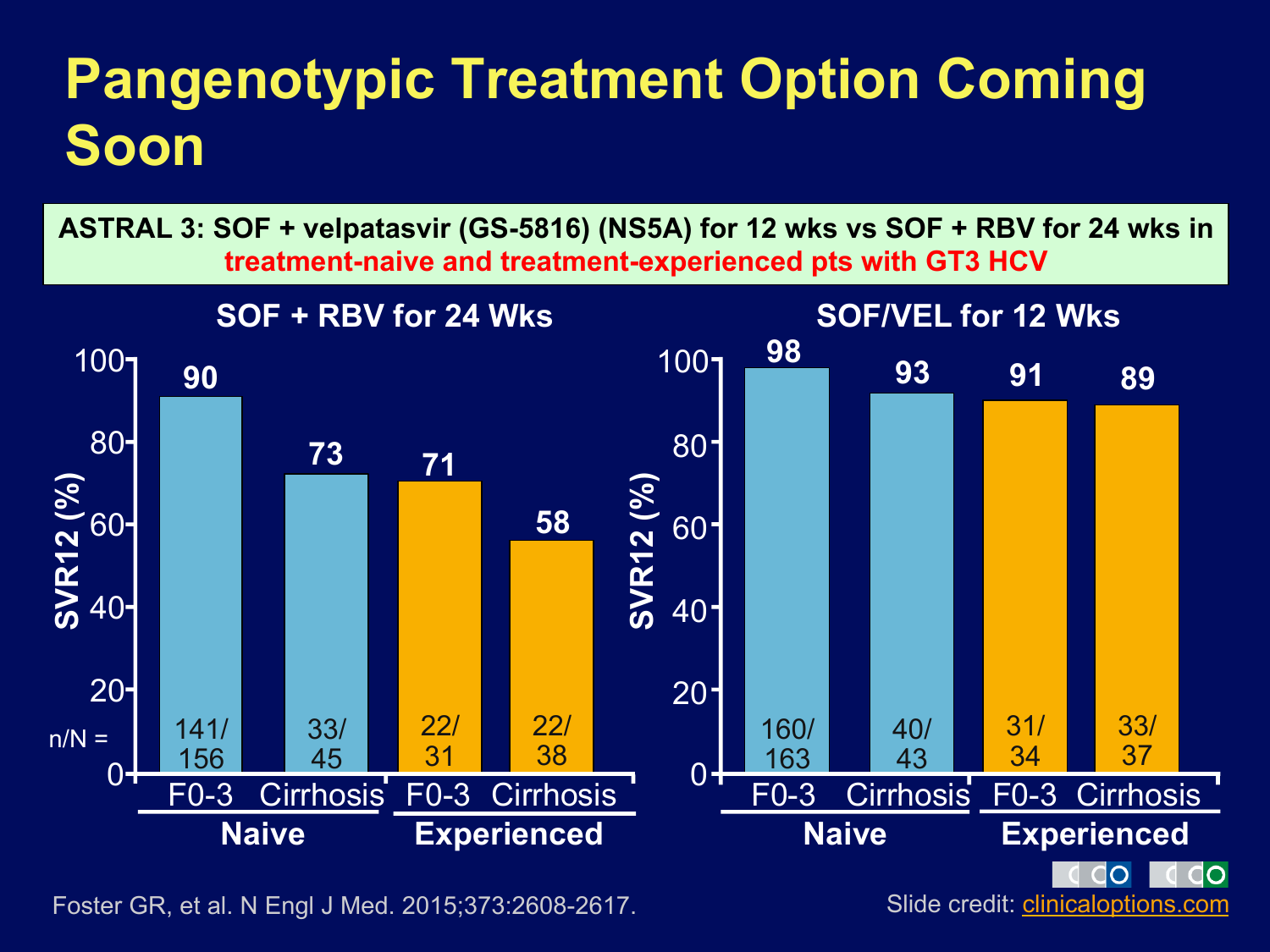### **Avoiding Future Failure . . .**

ASTRAL 3: SVR12 rate with SOF/VEL relative to presence/absence of NS5A RAVs:



■ Failing with an NS5A today may impair responses for the future . . . Foster GR, et al. N Engl J Med. 2015;373:2608-2617. Slide credit: *clinicaloptions.com*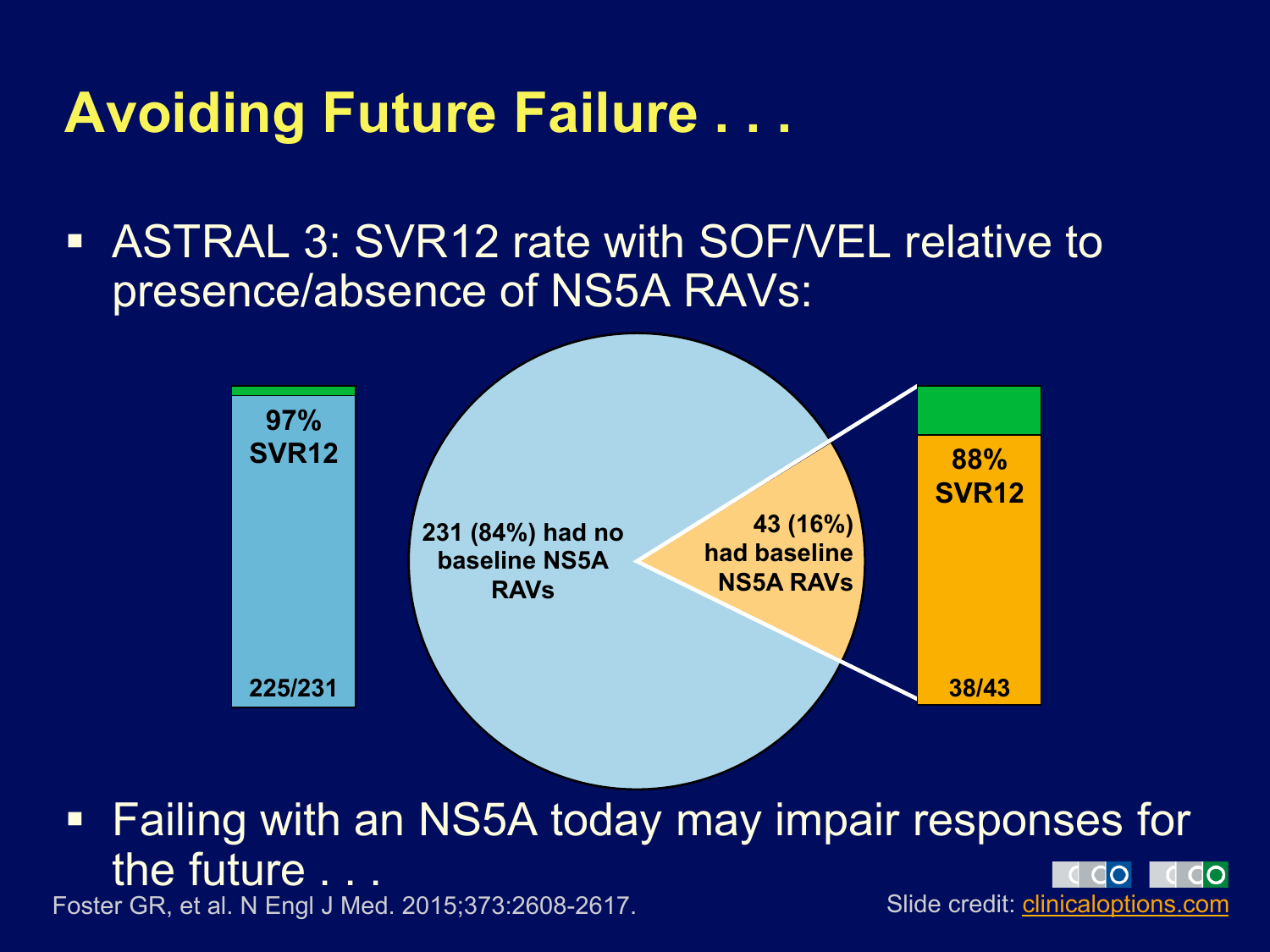### **SOF/VEL Safety (ASTRAL 1)**

| <b>Pts,*</b> $n$ (%)                | <b>Placebo</b><br>$(n = 116)$ | <b>SOF/VEL</b><br>$(n = 624)$ |
|-------------------------------------|-------------------------------|-------------------------------|
| All AE                              | 89 (77)                       | 485 (78)                      |
| Grade 3/4 AE                        | 1 (< 1)                       | 18(3)                         |
| <b>Serious AE</b>                   | $\overline{0}$                | 15(2)                         |
| Discontinued due to AE              | 2(2)                          | 1 (< 1)                       |
| Death                               | $\overline{0}$                | 1 (< 1)                       |
| Laboratory abnormalities, grade 3/4 | 14(12)                        | 45(7)                         |
| $Hb < 10$ g/dL                      | $\overline{0}$                | 2 (< 1)                       |
| $Hb < 8.5$ g/dL                     | $\overline{0}$                | $\mathbf 0$                   |

\*Pts with GT1, 2, 4, 5, 6 HCV.

Headache, fatigue, nausea most common . . . equal for treatment and placebo

Feld JJ, et al. N Engl J Med. 2015;373:2599-2607. Feld JJ, et al. AASLD 2015. Abstract LB-2.

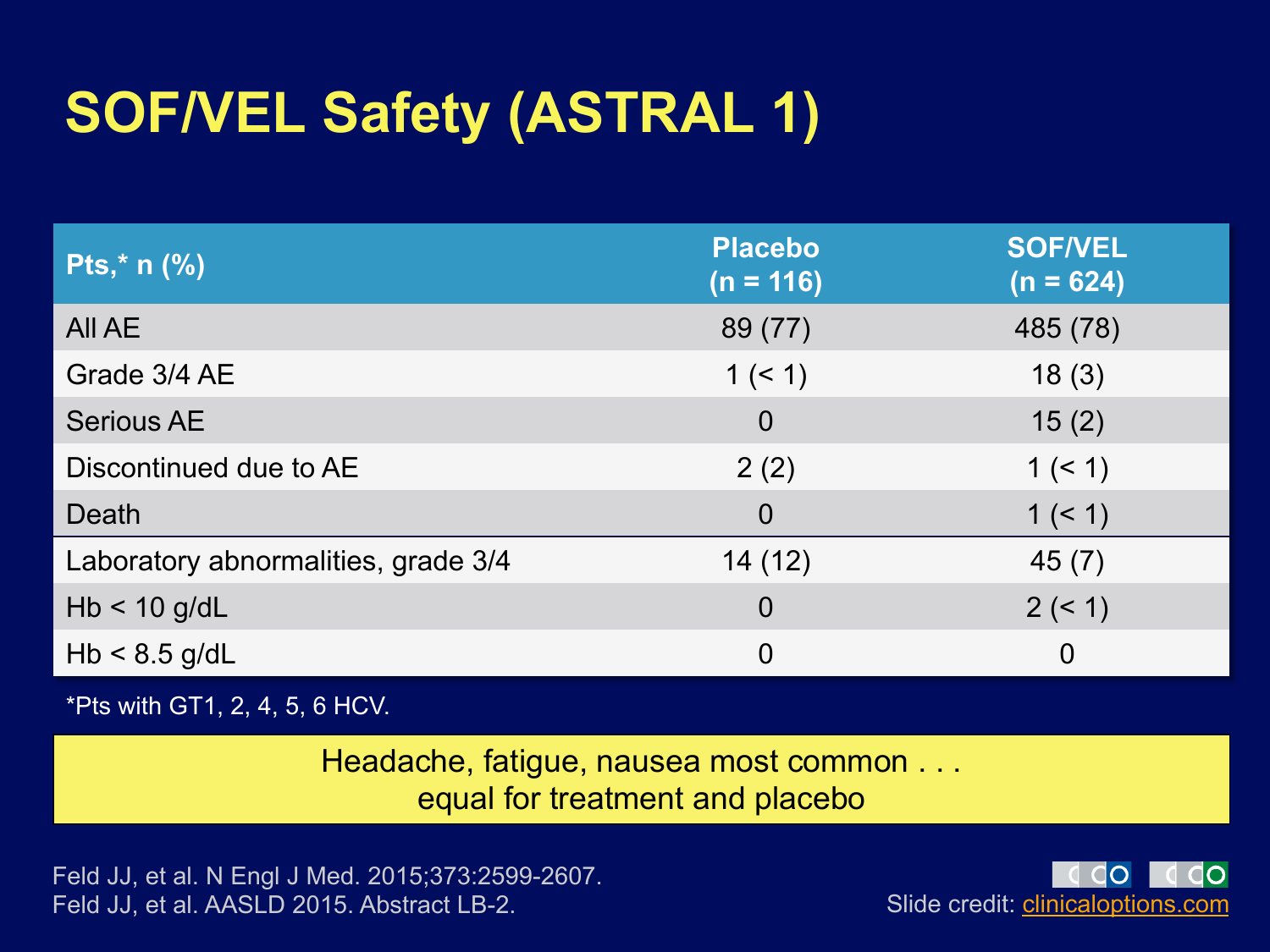### **Challenges Still Remain . . .**

#### **ASTRAL 4: SOF/VEL ± RBV for 12 wks or SOF/VEL for 24 wks in pts with CP-B cirrhosis**



#### $50 40 30 20 10 <$  1  $<$  1  $^2$ **13 31 43 7 2 < 1 < 1**  47% Improved 10% Worsened **CTP Score Change From Baseline: Pts With SVR**

-5 -4 -3 -2 -1 0 1 2 4 5

**Change in CTP Score** 

AEs consistent with clinical sequelae of advanced liver disease, RBV toxicity

RBV won't go away… still helpful in advanced cirrhosis

 $\Omega$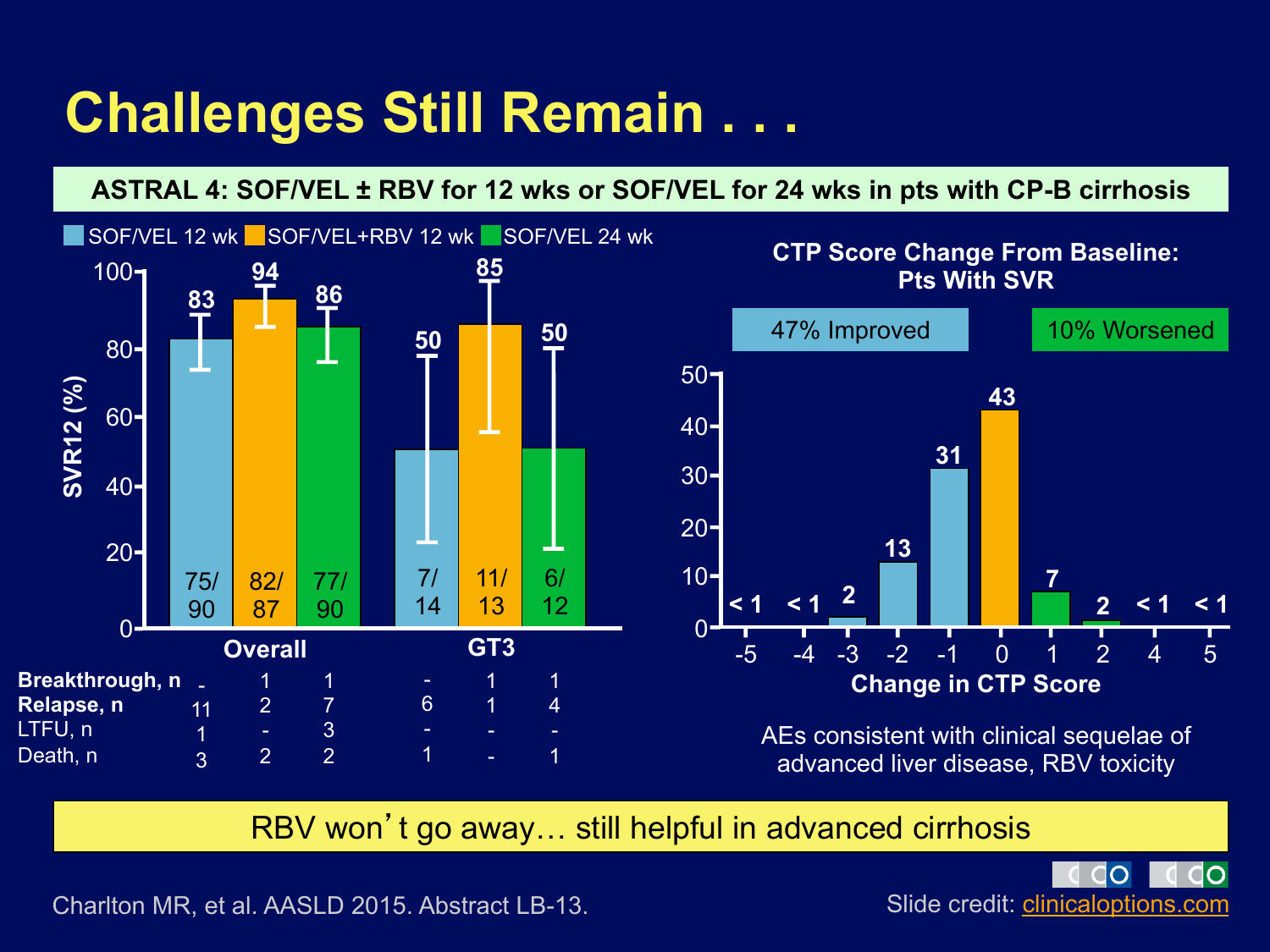### **Would Another Drug Help?**

**SOF/VEL + GS-9857 (PI) for 6-12 wks in pts with GT3 HCV** 



Looks promising across genotypes and for retreatment

1. Gane EJ, et al. EASL 2016. Abstract SAT-138. 2. Lawitz E, et al. EASL 2016. Abstract PS008.

IO Slide credit: clinicaloptions.com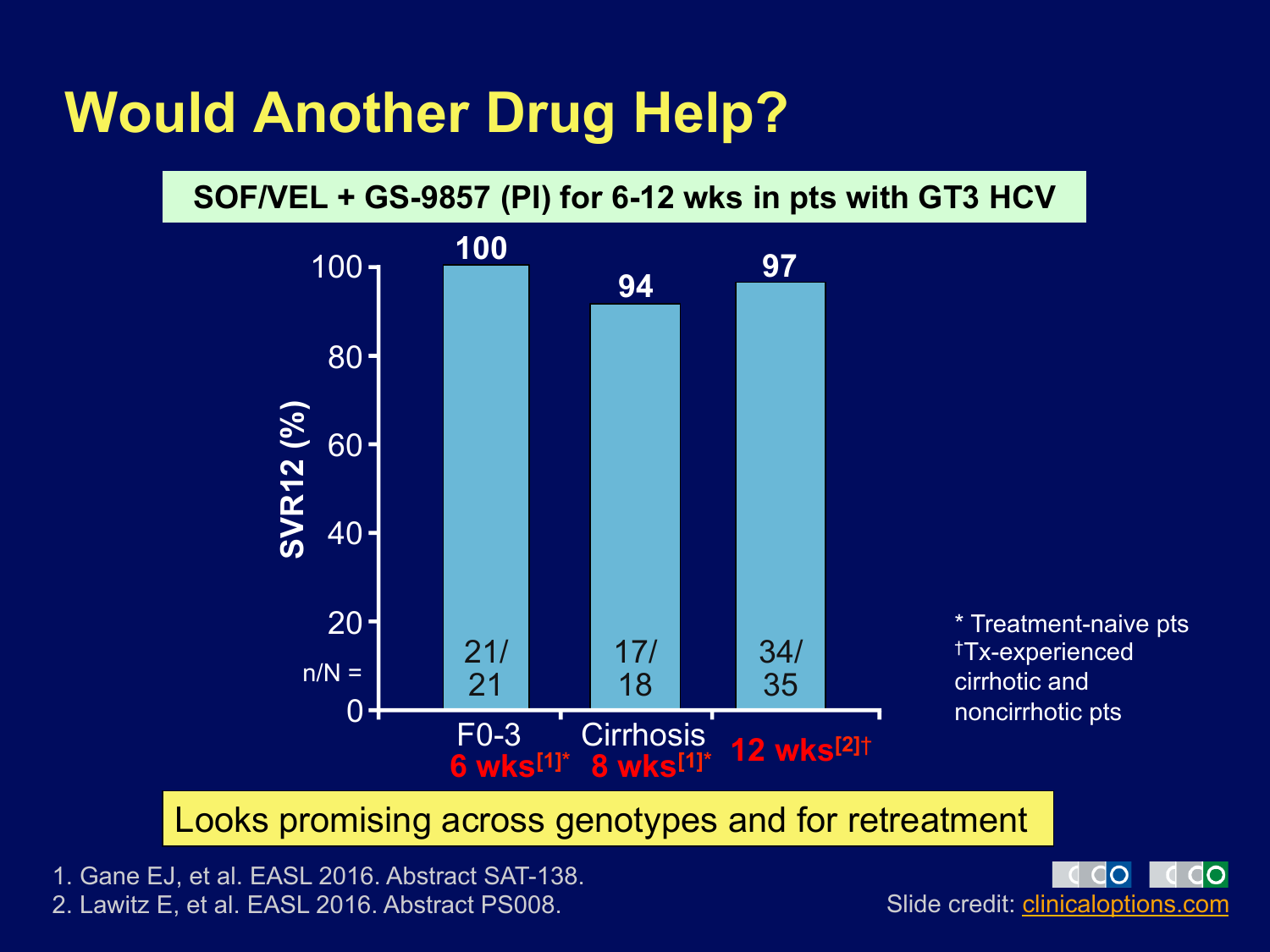### **Another Promising New Regimen**



2. Kwo PY, et al. EASL 2016. Abstract LBO1.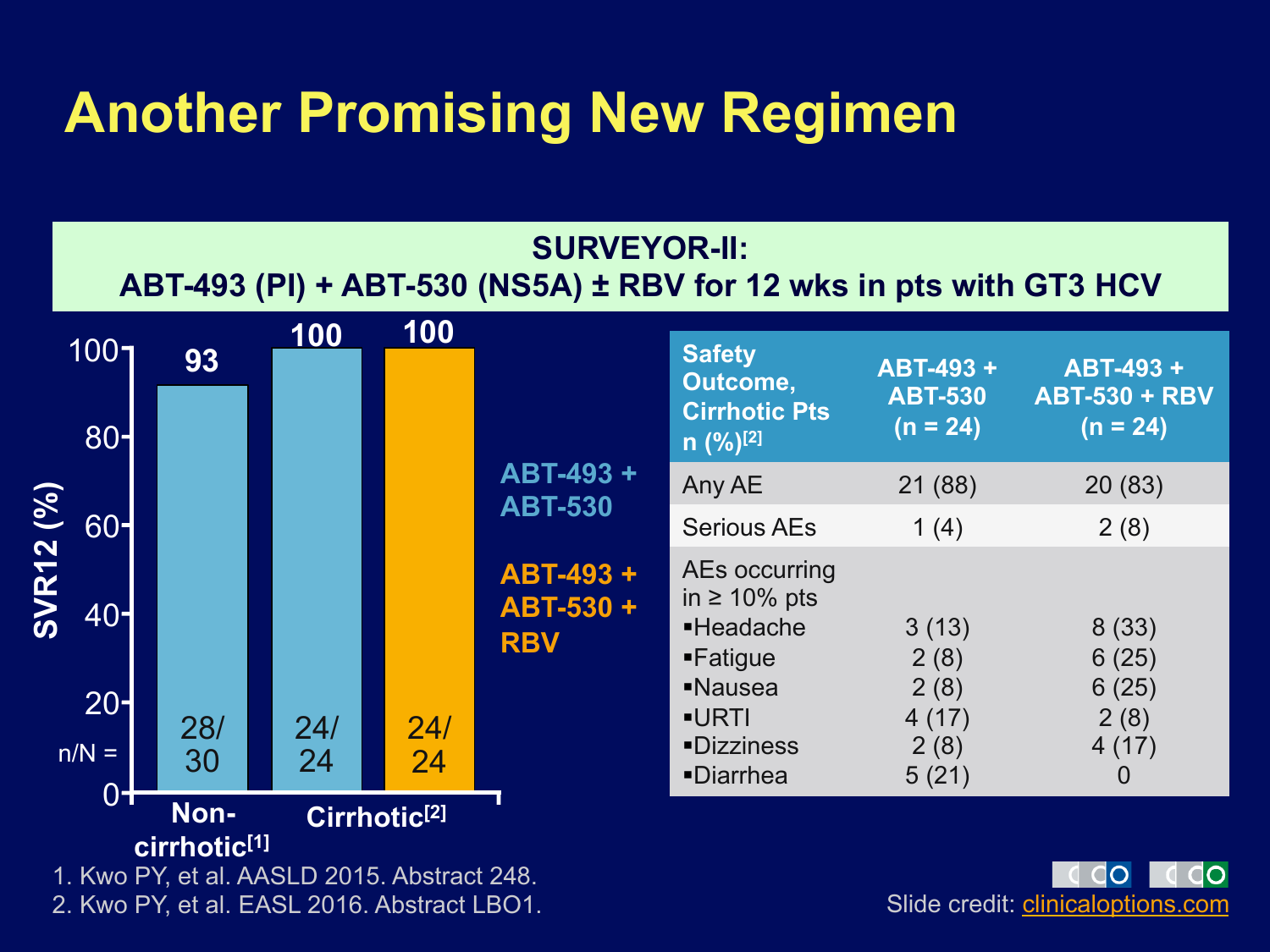# **Genotypes 2, 4, 5, and 6 HCV**

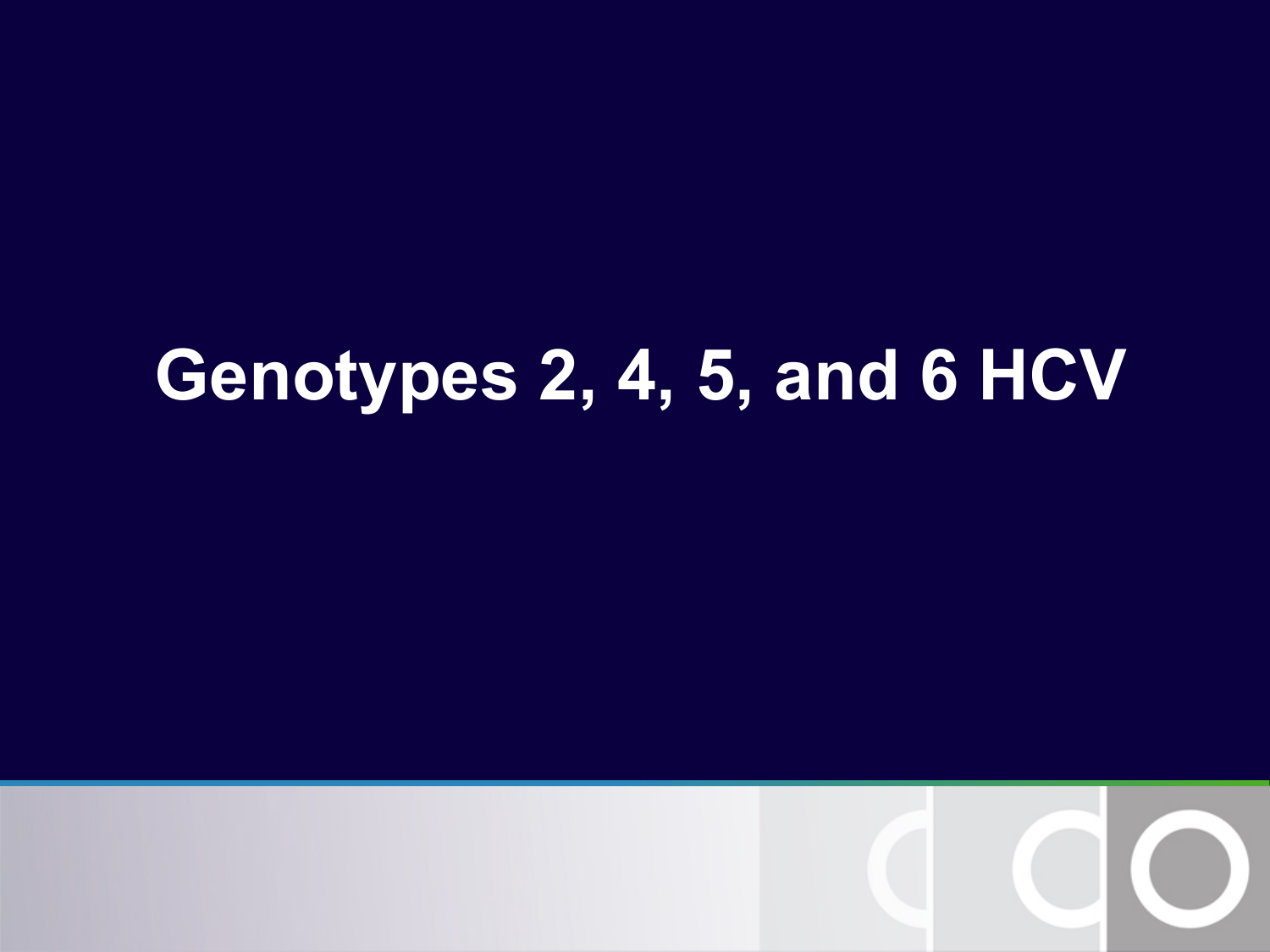### **The Other Genotypes**

- All have effective regimens with SVR rate  $> 90\%/11$
- Goals for future regimens
	- Ribavirin free
	- Shorter duration
- Ideal regimen
	- Pangenotypic
	- Short duration
	- Well tolerated



1. AASLD/IDSA. HCV guidelines. April 2016. Suite of the south of the Slide credit: *clinicaloptions.com*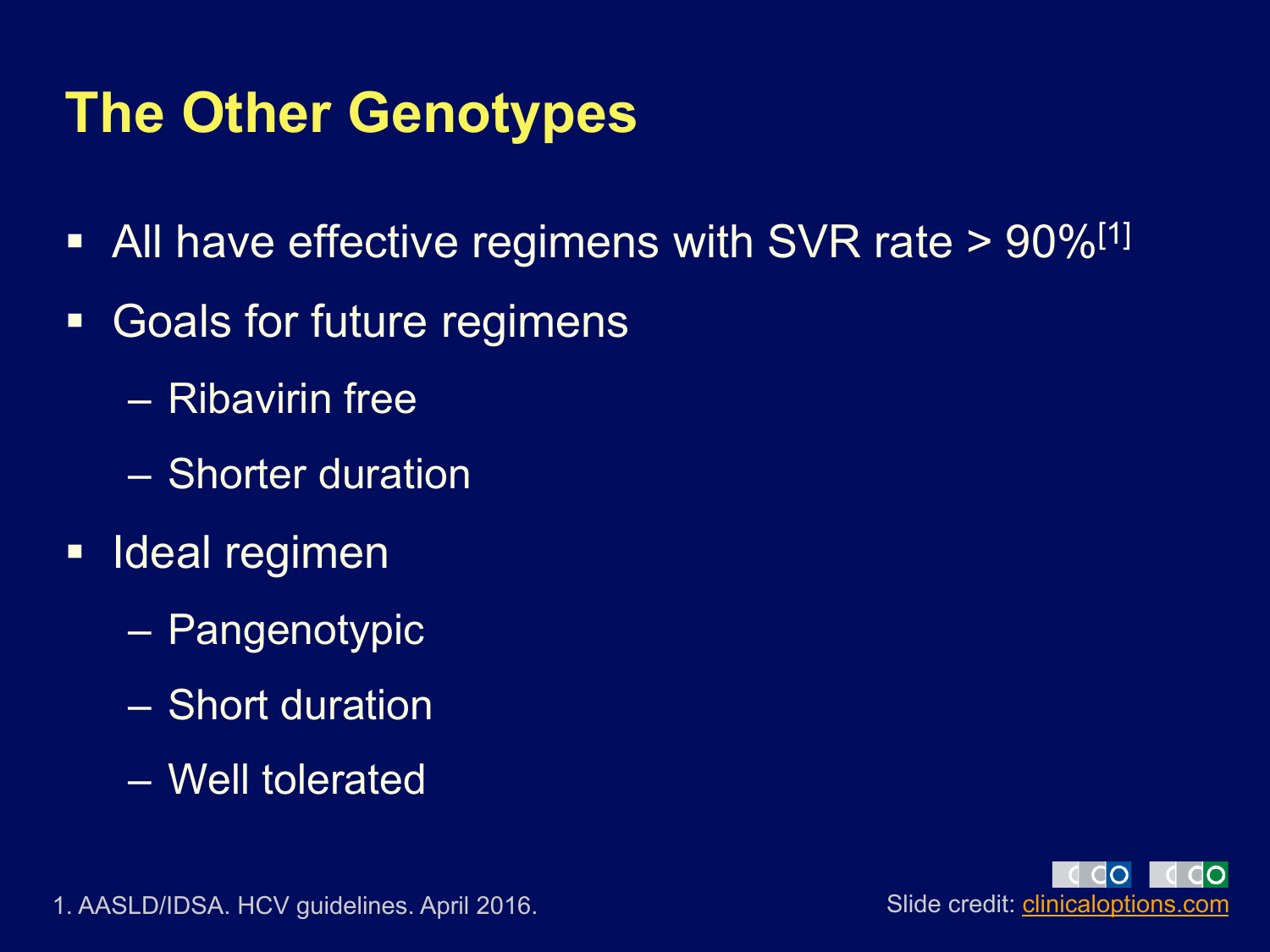# **Genotype 2 HCV**

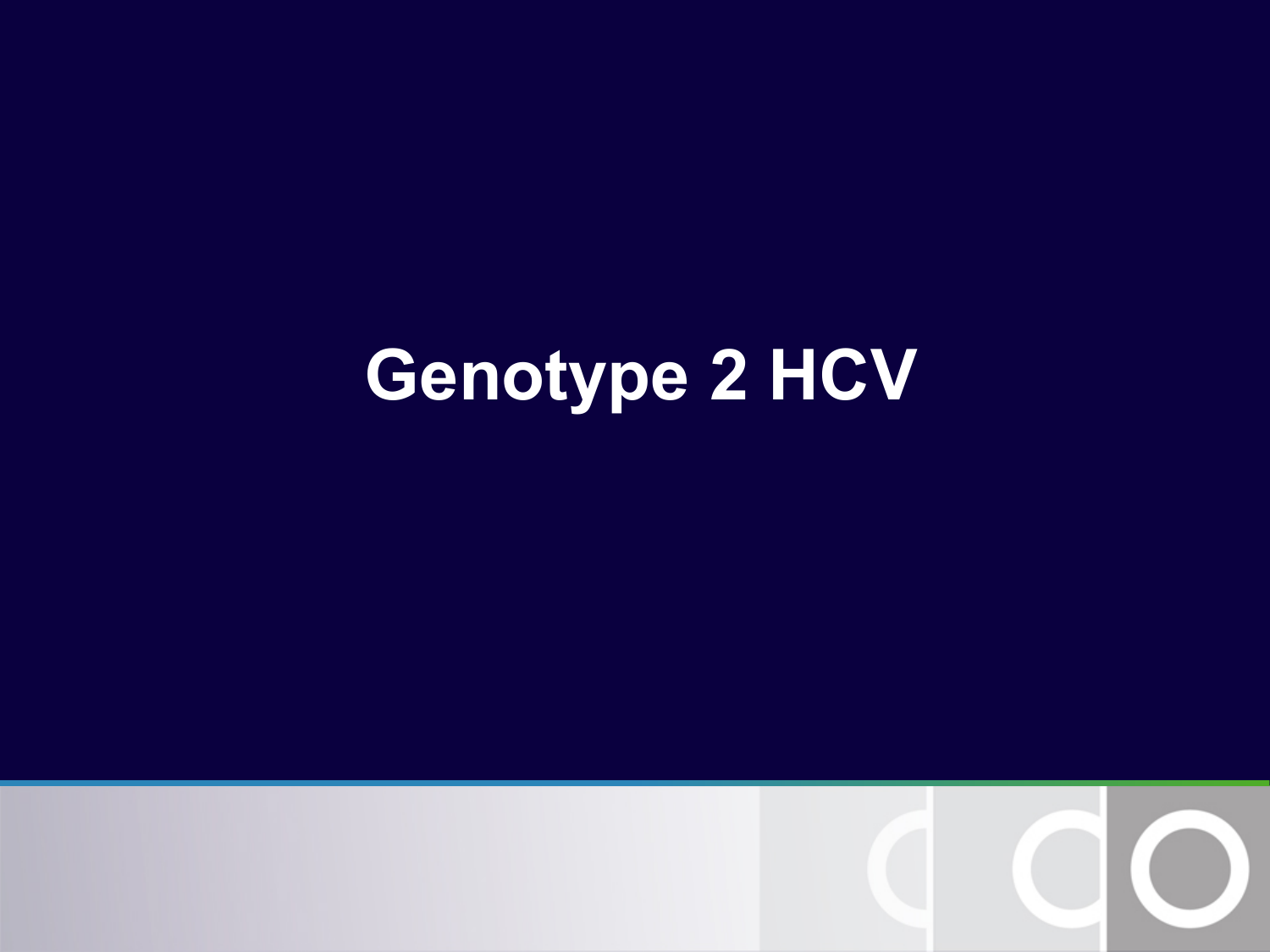### **Genotype 2 HCV**

- Initial genotype to have interferon-free, highly effective regimen
- § Challenges
	- First-line therapy contains ribavirin
- § Goal
	- Ribavirin-free, short-duration regimen

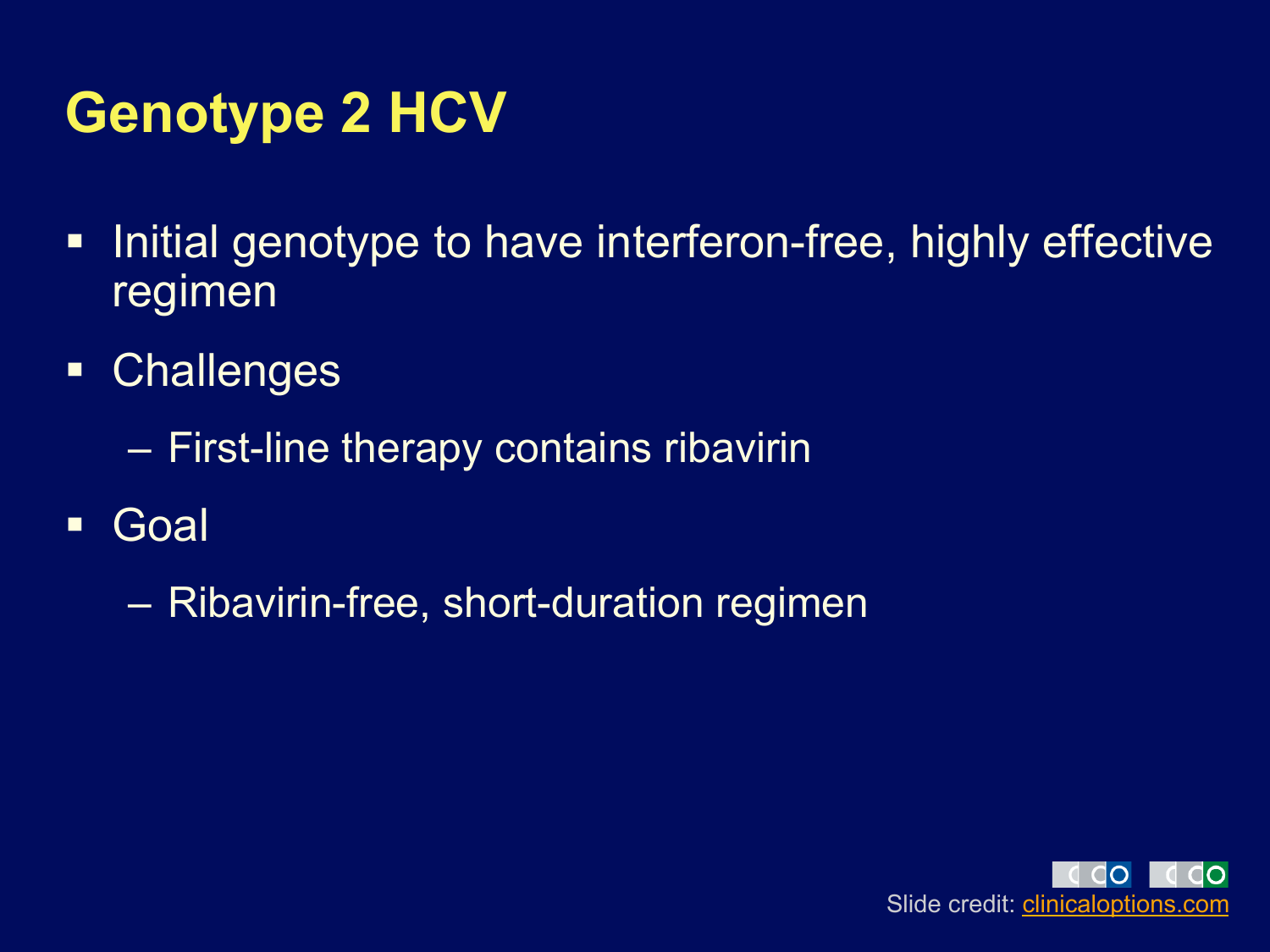### **AASLD/IDSA Guideline Recommendations: Genotype 2 HCV**

| <b>Pt Subgroup</b>                                  | SOF + RBV                                                          | SOF + DCV                                                                               | $SOF +$<br><b>PegIFN/RBV</b>                                                 |
|-----------------------------------------------------|--------------------------------------------------------------------|-----------------------------------------------------------------------------------------|------------------------------------------------------------------------------|
| <b>Treatment naive</b><br>or pegIFN/RBV<br>failures | <b>Recommended</b><br>No cirrhosis: 12 wks<br>Cirrhosis: 16-24 wks | <b>Recommended</b><br>if RBV ineligible<br>No cirrhosis: 12 wks<br>Cirrhosis: 16-24 wks | <b>Alternative</b><br>for pegIFN/RBV<br>failures with<br>cirrhosis<br>12 wks |



AASLD/IDSA. HCV guidelines. April 2016. Since the subset of the Slide credit: clinicaloptions.com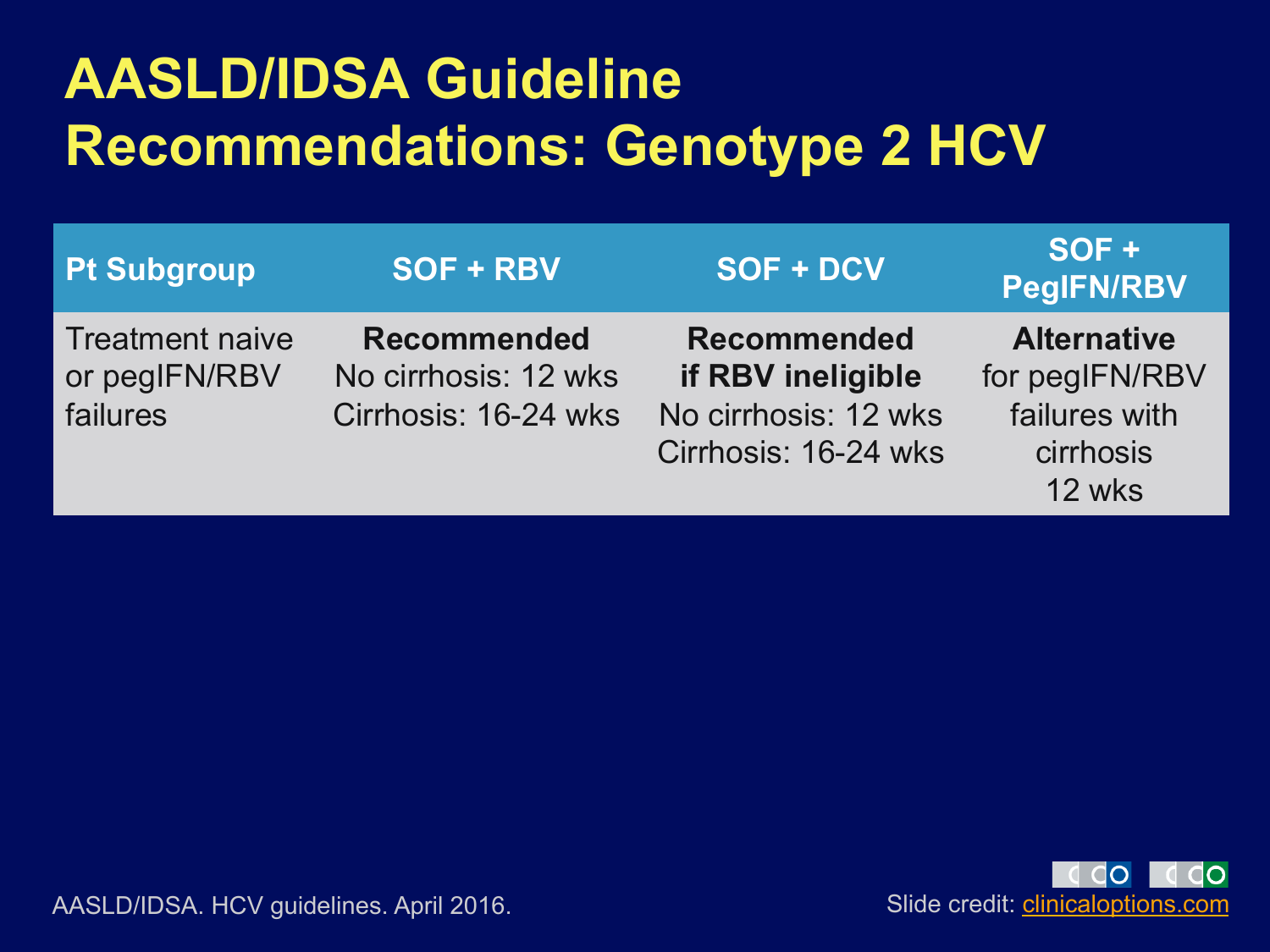### **SOF + DCV for GT2 HCV**

- ALLY-2: open-label study that included 19 pts with GT2 HCV
- HIV/HCV pts; treatment-naive pts randomized 2:1 to receive either 12 or 8 wks of treatment; previously treated pts received 12 wks of treatment
- § Regimen: SOF 400 mg + DCV 60 mg daily (with dose adjustment for HIV ARVs); no RBV

| SVR12, GT2 HCV<br>$\mathsf{in/N}$ (%) | <b>Naive</b><br><b>12 Wks</b> | <b>Naive</b><br>8 Wks | <b>Experienced</b><br><b>12 Wks</b> | <b>Combined</b><br><b>12 Wks</b> |
|---------------------------------------|-------------------------------|-----------------------|-------------------------------------|----------------------------------|
| Overall                               | 11/11(100)                    | 5/6(83)               | 2/2(100)                            | 13/13 (100)                      |
| Cirrhotic                             | $- -$                         | $- -$                 | 1/1(100)                            | 1/1(100)                         |
| Noncirrhotic                          | 11/11(100)                    | 5/6(83)               | 1/1(100)                            | 12/12 (100)                      |

12-wk regimen effective in small sample size; 8 wks less effective

Wyles DL, et al. N Engl J Med. 2015;373:714-725. Slide credit: *clinicaloptions.com*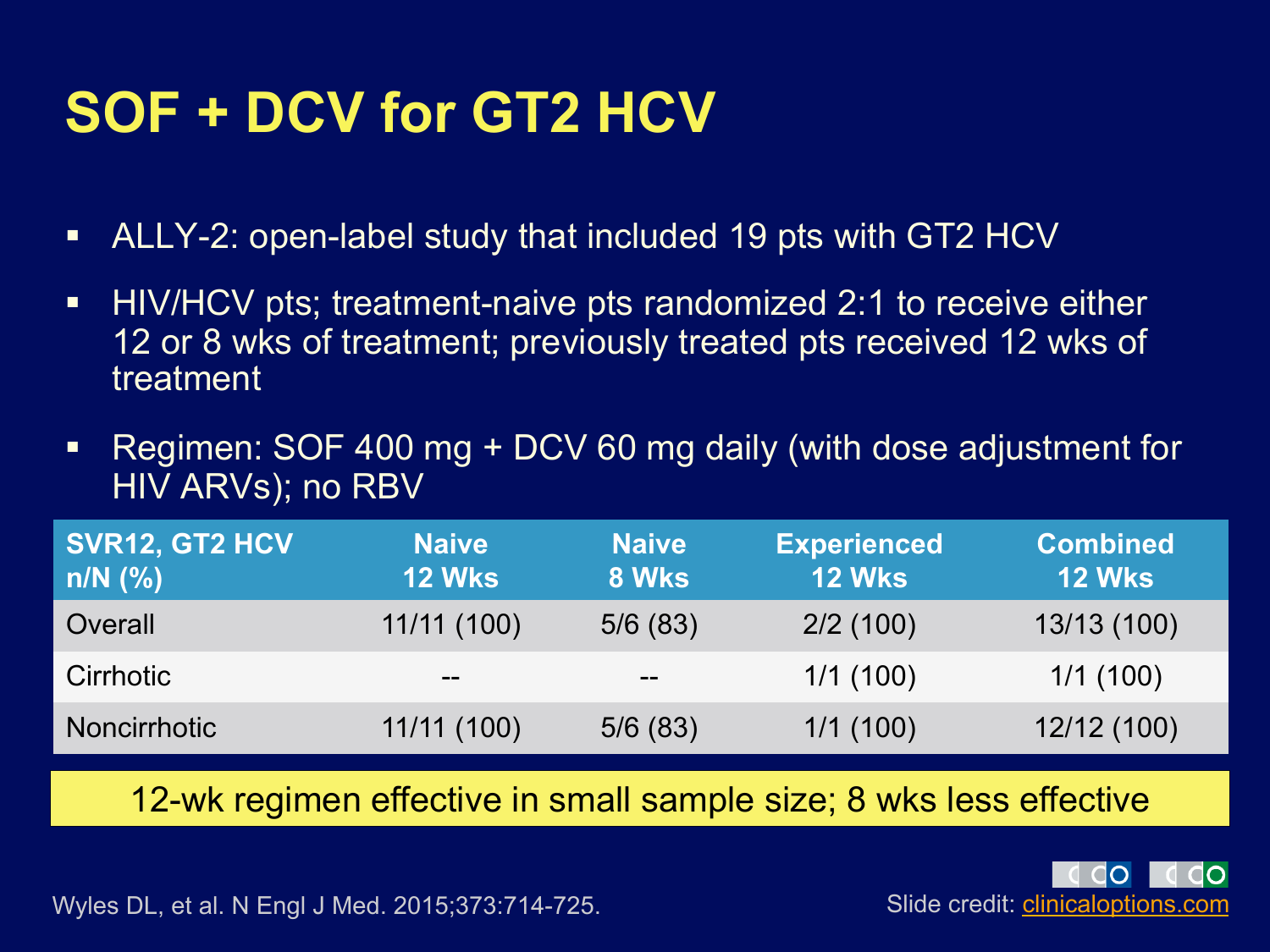### **AASLD/IDSA Guideline Recommendations: Genotype 2 HCV**

| Pt Subgroup <sup>[1]</sup>                          | SOF + RBV                                                          | SOF + DCV                                                                               | SOF+<br><b>PegIFN/RBV</b>                                                           |
|-----------------------------------------------------|--------------------------------------------------------------------|-----------------------------------------------------------------------------------------|-------------------------------------------------------------------------------------|
| <b>Treatment naive or</b><br>pegIFN/RBV<br>failures | <b>Recommended</b><br>No cirrhosis: 12 wks<br>Cirrhosis: 16-24 wks | <b>Recommended</b><br>if RBV ineligible<br>No cirrhosis: 12 wks<br>Cirrhosis: 16-24 wks | <b>Alternative</b><br>for pegIFN/RBV<br>failures with<br><b>cirrhosis</b><br>12 wks |
| SOF + RBV failures*                                 |                                                                    | <b>Recommended</b><br>$±$ cirrhosis<br>$\pm$ RBV 24 wks <sup>t</sup>                    | <b>Recommended</b><br>if IFN eligible<br>$±$ cirrhosis<br>$12 \text{ wks}^+$        |

\*Limited data for genotype 2 SOF failures. †Level C: consensus opinion of experts, case studies, or standard of care.

- § Recombinant GT2k/1b HCV observed in 15% of pts in analysis of 279 pts in Germany, Israel, and Italy<sup>[2]</sup>
	- SOF + RBV appears less effective for these pts; pts may benefit from GT1b Tx

1. AASLD/IDSA. HCV guidelines. April 2016. 2. Susser S, et al. EASL 2016. Abstract PS001. Slide credit: clinicaloptions.com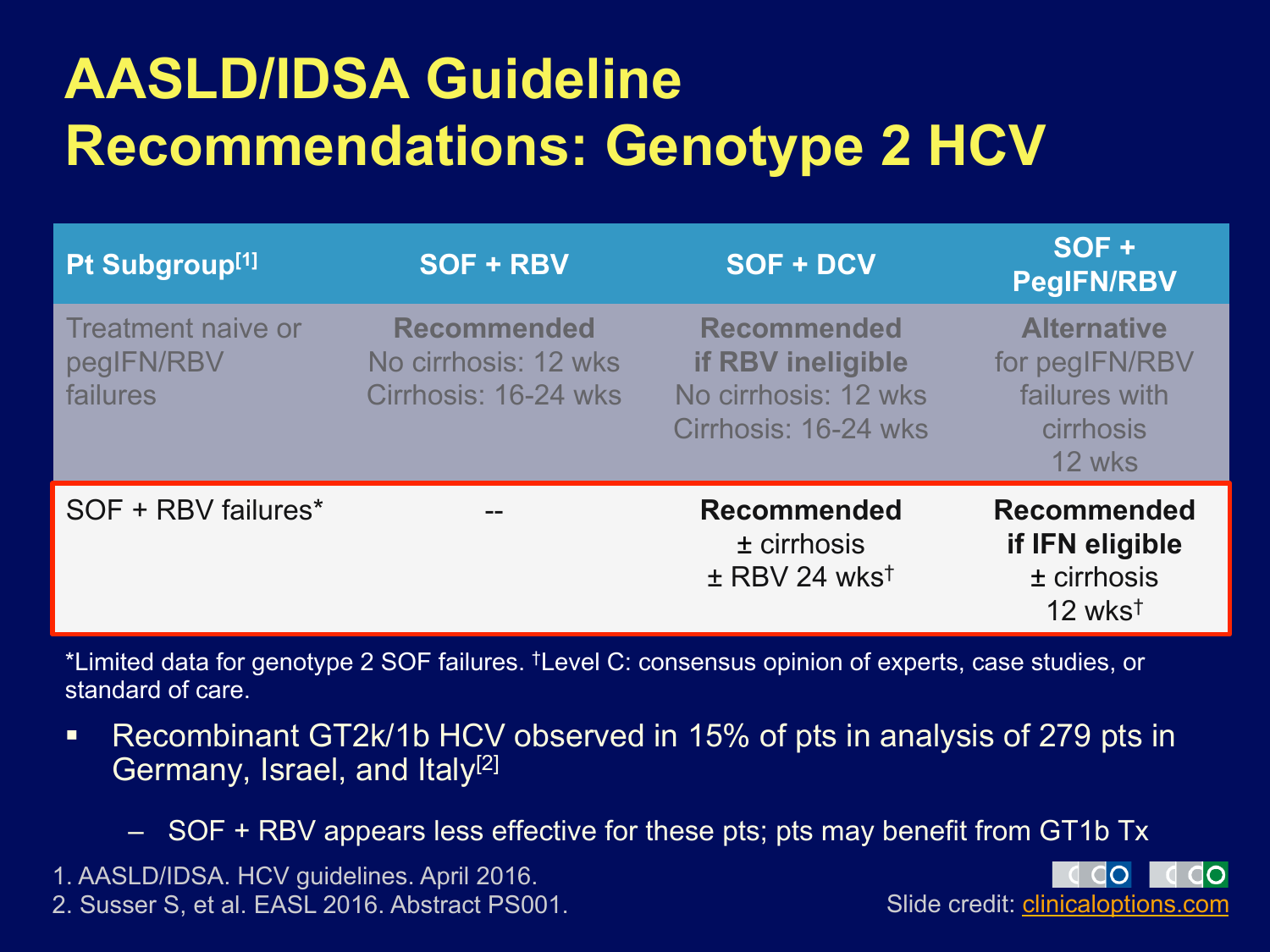### **What About Sofosbuvir/Velpatasvir?**

#### **ASTRAL 2: SOF/VEL vs SOF + RBV for 12 wks in TN/TE pts with GT2 HCV**



Slide credit: clinicaloptions.com

Foster GR, et al. N Engl J Med. 2015;373:2608-2617.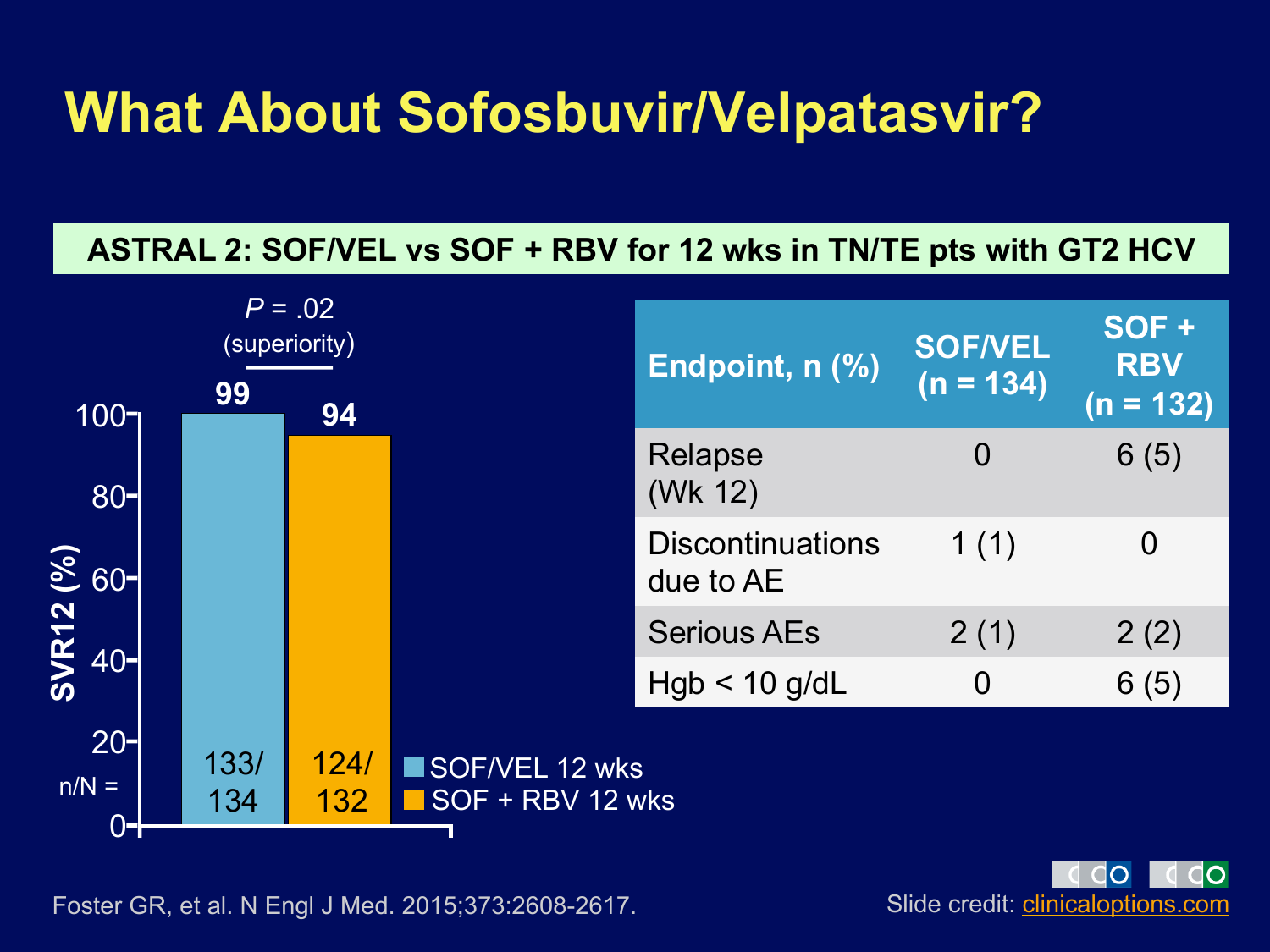# **Genotype 4 HCV**

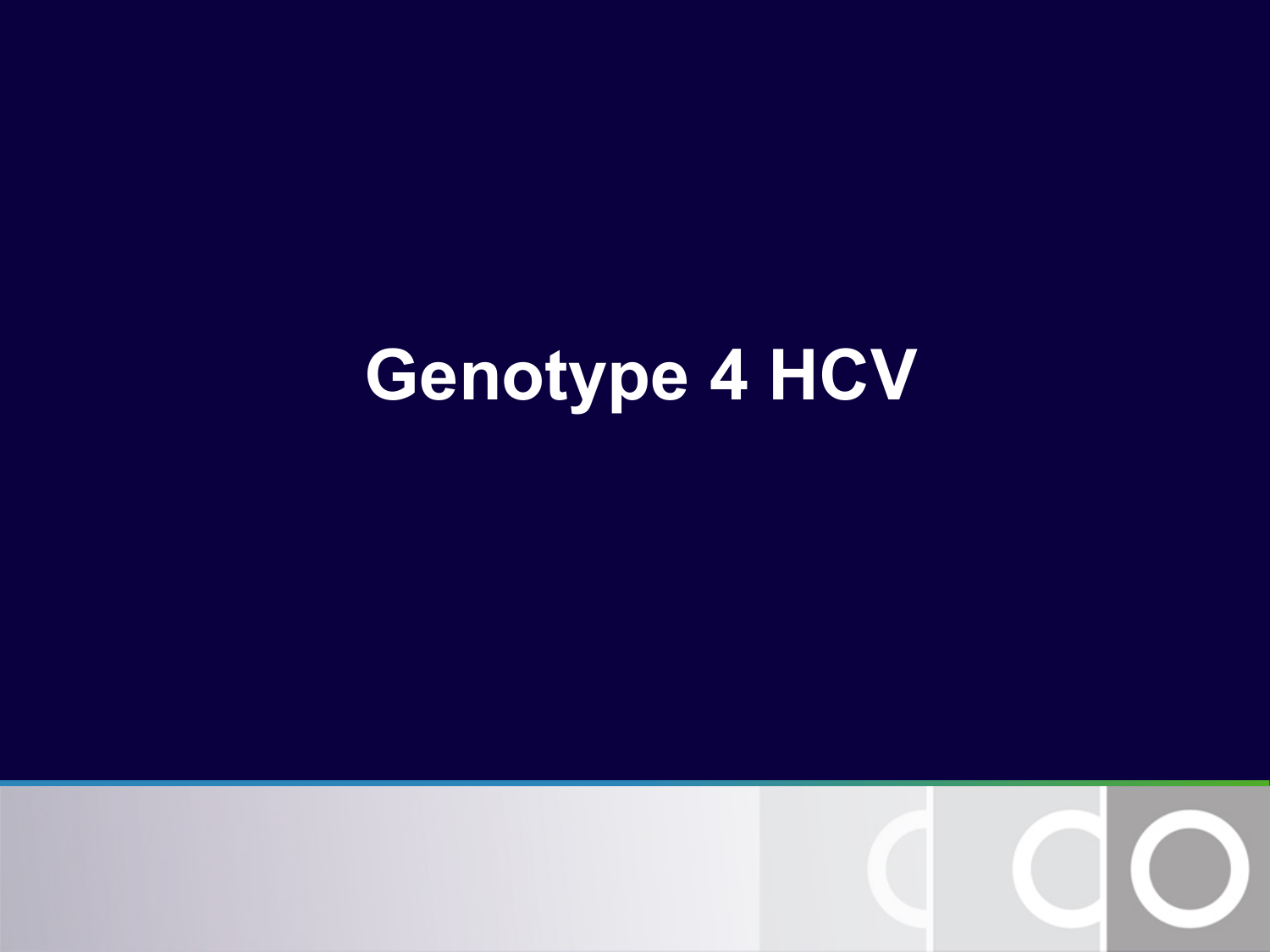### **Genotype 4**

- **Multiple highly effective regimens**
- § Challenges
	- Some regimens include ribavirin
- § Goal
	- Ribavirin-free, short-duration regimen

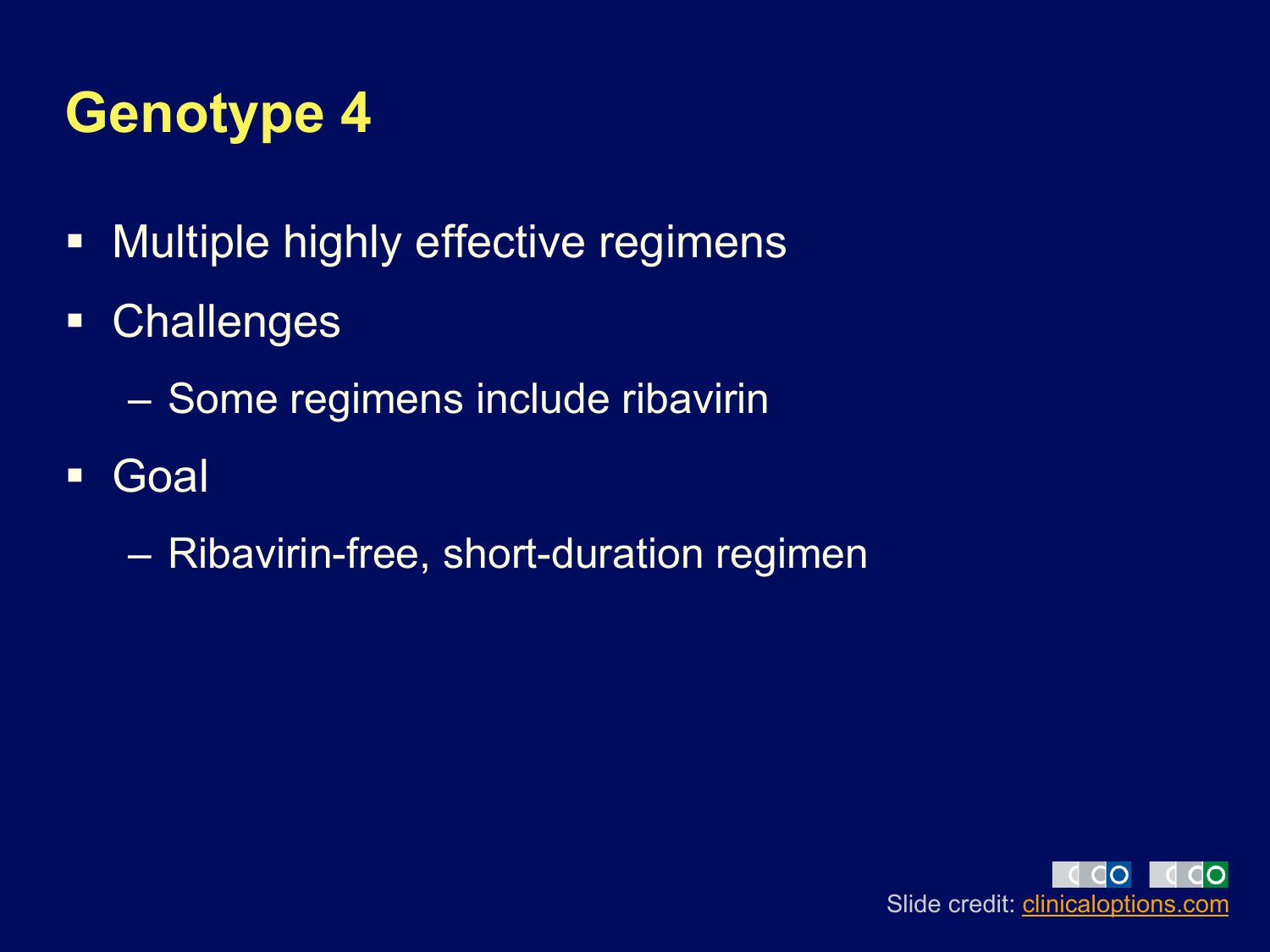### **AASLD/IDSA Guideline Recommendations: Genotype 4 HCV**

| <b>Pt Subgroup</b>                              | <b>OBV/PTV/</b><br><b>RTV</b>         | <b>EBV/GRZ</b>                                                                           | <b>SOF/LDV</b>                                                 | SOF + RBV                                                                       | SOF +<br><b>PegIFN/RBV</b>                      |
|-------------------------------------------------|---------------------------------------|------------------------------------------------------------------------------------------|----------------------------------------------------------------|---------------------------------------------------------------------------------|-------------------------------------------------|
| <b>Treatment</b><br>naive, $\pm$<br>cirrhosis   | <b>Recommended</b><br>+ RBV<br>12 wks | <b>Recommended</b><br>12 wks                                                             | <b>Recommended</b><br>12 wks                                   |                                                                                 | <b>Alternative</b><br>if IFN eligible<br>12 wks |
| PegIFN/RBV<br>failures,<br>without<br>cirrhosis | <b>Recommended</b><br>+ RBV<br>12 wks | <b>Recommended</b><br>Relapse: 12<br>wks<br>Others*: + RBV<br>16 wks                     | <b>Recommended</b><br>12 wks                                   | <b>Alternative</b><br>if RBV<br>eligible and<br><b>IFN</b> ineligible<br>24 wks | <b>Alternative</b><br>if IFN eligible<br>12 wks |
| PegIFN/RBV<br>failures,<br>cirrhosis            | <b>Recommended</b><br>+ RBV<br>12 wks | <b>Recommended</b><br>Relapse: 12<br><b>wks</b><br>Others <sup>*</sup> : + RBV<br>16 wks | <b>Recommended</b><br>24 wks or<br>12 wks + RBV if<br>eligible | <b>Alternative</b><br>if RBV<br>eligible and<br><b>IFN</b> ineligible<br>24 wks | <b>Alternative</b><br>if IFN eligible<br>12 wks |

\*Prior on-treatment failure to suppress or breakthrough.



AASLD/IDSA. HCV guidelines. April 2016.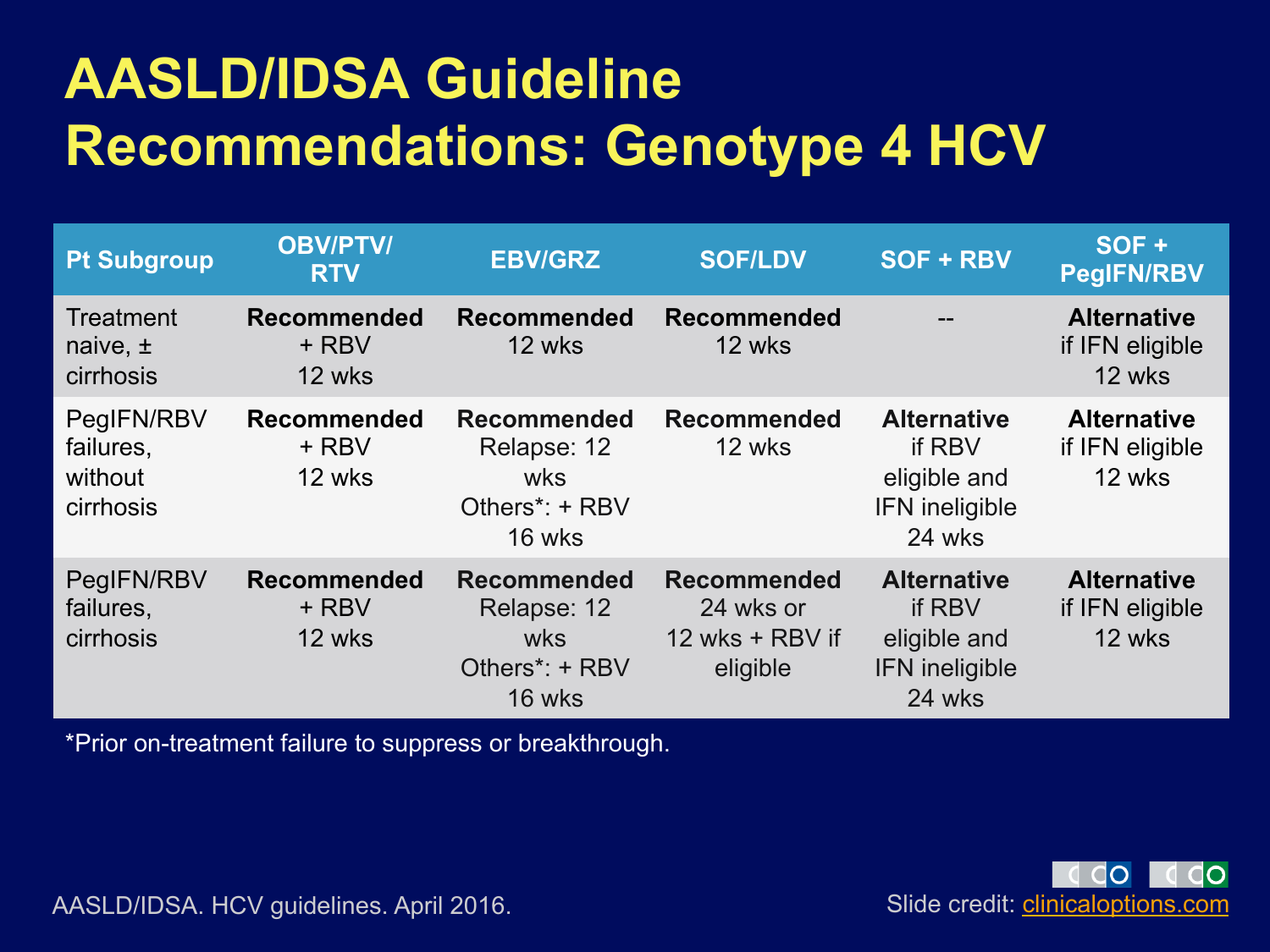### **OBV/PTV/RTV + RBV for GT4 HCV**

- PEARL-I: guided 12 wks and need for RBV in noncirrhotics<sup>[1]</sup>
- **Fig.** Treatment in compensated cirrhosis?
	- Regimen: OMB/PTV/RTV + RBV
	- $-$  AGATE-I: 12 vs 16 wks<sup>[2]</sup>
	- AGATE-II: 12 vs 24 wks[3]
- § AASLD/IDSA recommendation: 12 wks + RBV with cirrhosis<sup>[4]</sup>

1. Hézode C, et al. Lancet. 2015;385:2502-2509. 2. Asselah T, et al. EASL 2016. Abstract SAT-278. 3. Waked I, et al. EASL 2016. Abstract SAT-166. 4. AASLD/IDSA. HCV guidelines. April 2016.

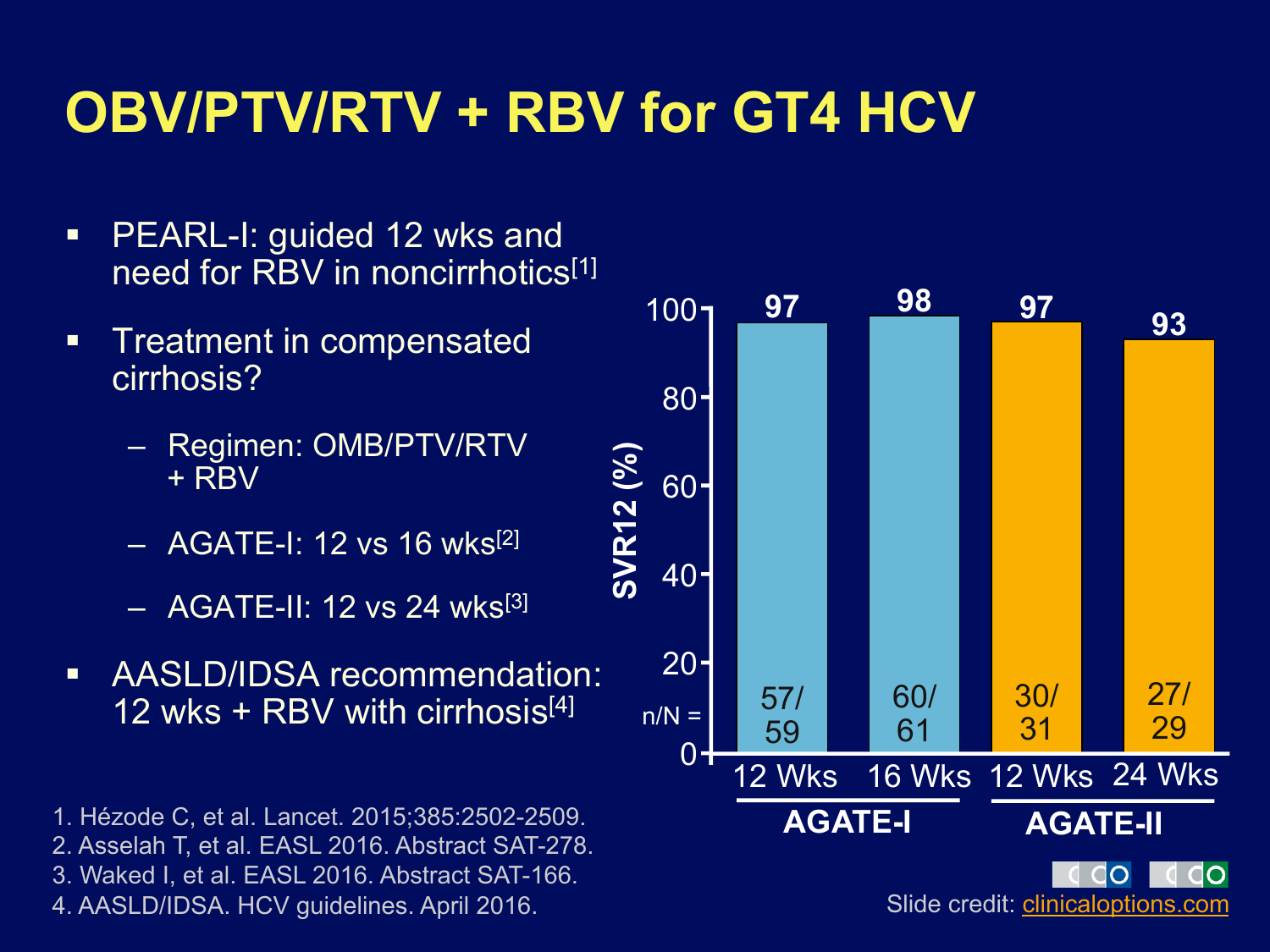### **Elbasvir/Grazoprevir for GT4 HCV**

| <b>Trial, GT4 HCV</b><br>Pt Subgroup,<br>$%$ (n/N) | <b>EBV/GRZ</b><br><b>12 Wks</b> | <b>EBV/GRZ + RBV</b><br><b>12 Wks</b> | <b>EBV/GRZ</b><br><b>16 Wks</b> | <b>EBV/GRZ + RBV</b><br><b>16 Wks</b> |
|----------------------------------------------------|---------------------------------|---------------------------------------|---------------------------------|---------------------------------------|
| <b>NAIVE</b>                                       |                                 |                                       |                                 |                                       |
| C-EDGE <sup>[1]</sup>                              | 100<br>(18/18)                  | --                                    | $ -$                            |                                       |
| C-EDGE HIV/HCV <sup>[2]</sup>                      | 96<br>(27/28)                   | --                                    | $\qquad \qquad -$               | --                                    |
| C-SCAPE <sup>[3]</sup>                             | 90<br>(9/10)                    | 100<br>(10/10)                        | $- -$                           |                                       |
| <b>EXPERIENCED</b>                                 |                                 |                                       |                                 |                                       |
| $C$ -EDGE <sup>[4]</sup>                           | 78<br>(7/9)                     | 93<br>(14/15)                         | 60<br>(3/5)                     | 100<br>(8/8)                          |

12-wk regimen effective for TN pts;

longer regimens and/or RBV may be needed for TE pts

1. Zeuzem S, et al. Ann Intern Med. 2015;163:1-13. 2. Rockstroh JK, et al. Lancet HIV. 2015;2:e319-e327. 3. Brown A, et al. EASL 2015. Abstract P0771. 4. Kwo PY, et al. EASL 2015. Abstract P0886.

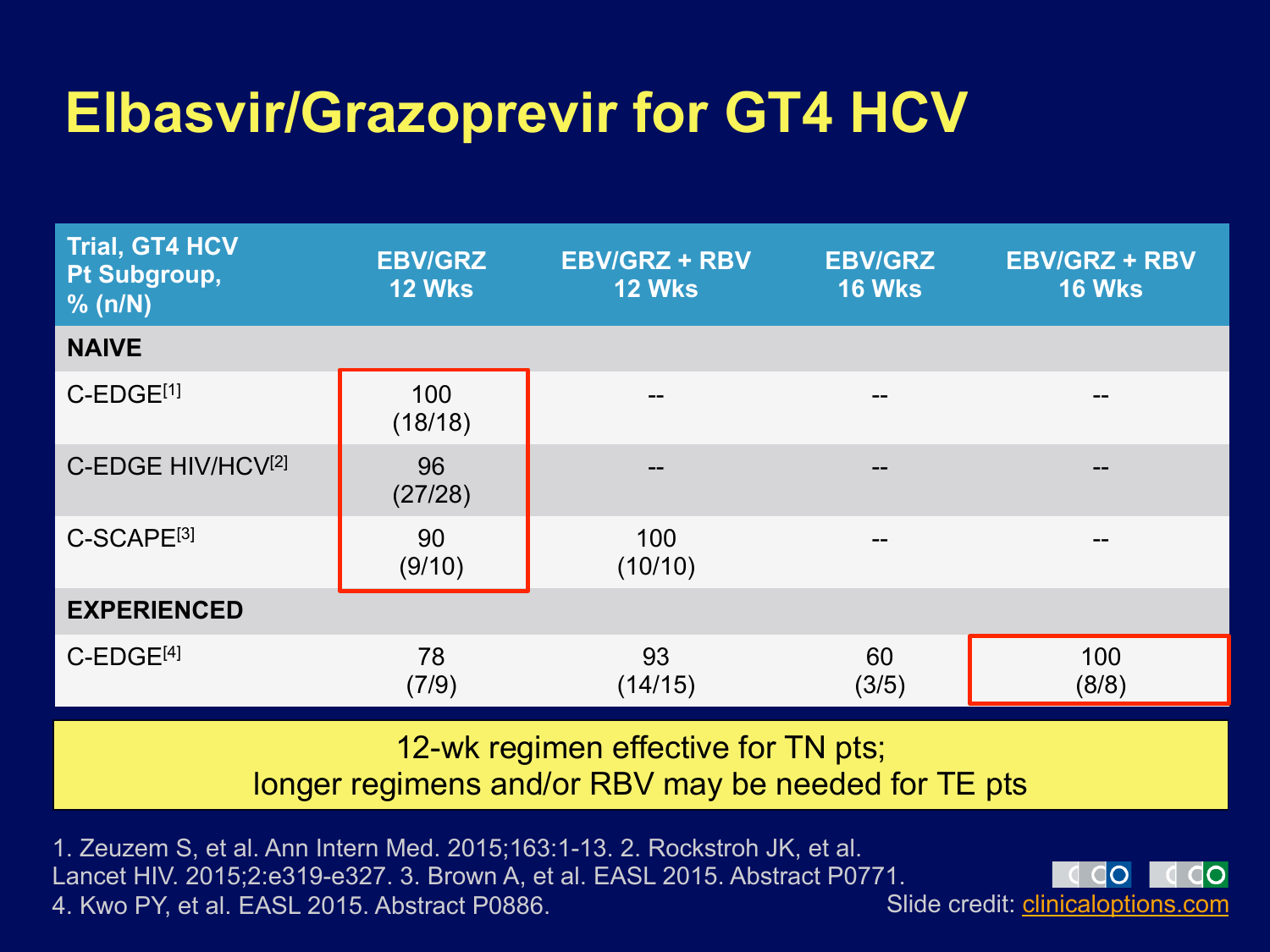### **Sofosbuvir/Velpatasvir for GT4 HCV**

#### **ASTRAL 1: SOF/VEL vs PBO for 12 wks in TN/TE pts with GT1, 2, 4, 5, 6 HCV**

| <b>Parameter</b> | All GTs on SOF/VEL<br>$(n = 624)$ | <b>GT4 on SOF/VEL</b><br>$(n = 116)$ |
|------------------|-----------------------------------|--------------------------------------|
| Cirrhosis, %     | 19.4                              | 23.3                                 |
| SVR12, % (n/N)   | 99.0<br>(618/624)                 | 100<br>(116/116)                     |

Slide credit: clinicaloptions.com

Feld JJ, et al. N Engl J Med. 2015;373:2599-2607.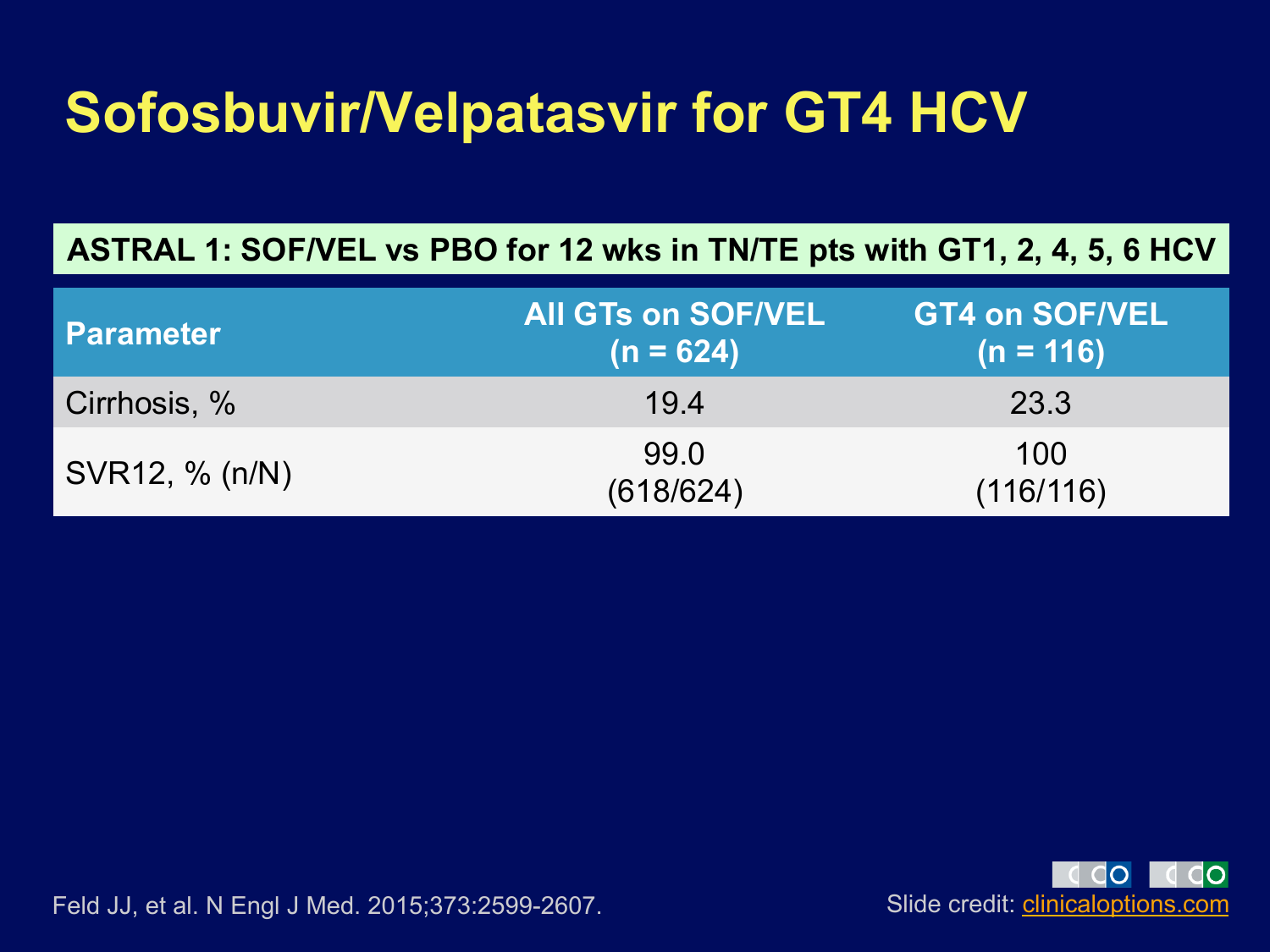## **Genotypes 5 and 6 HCV**

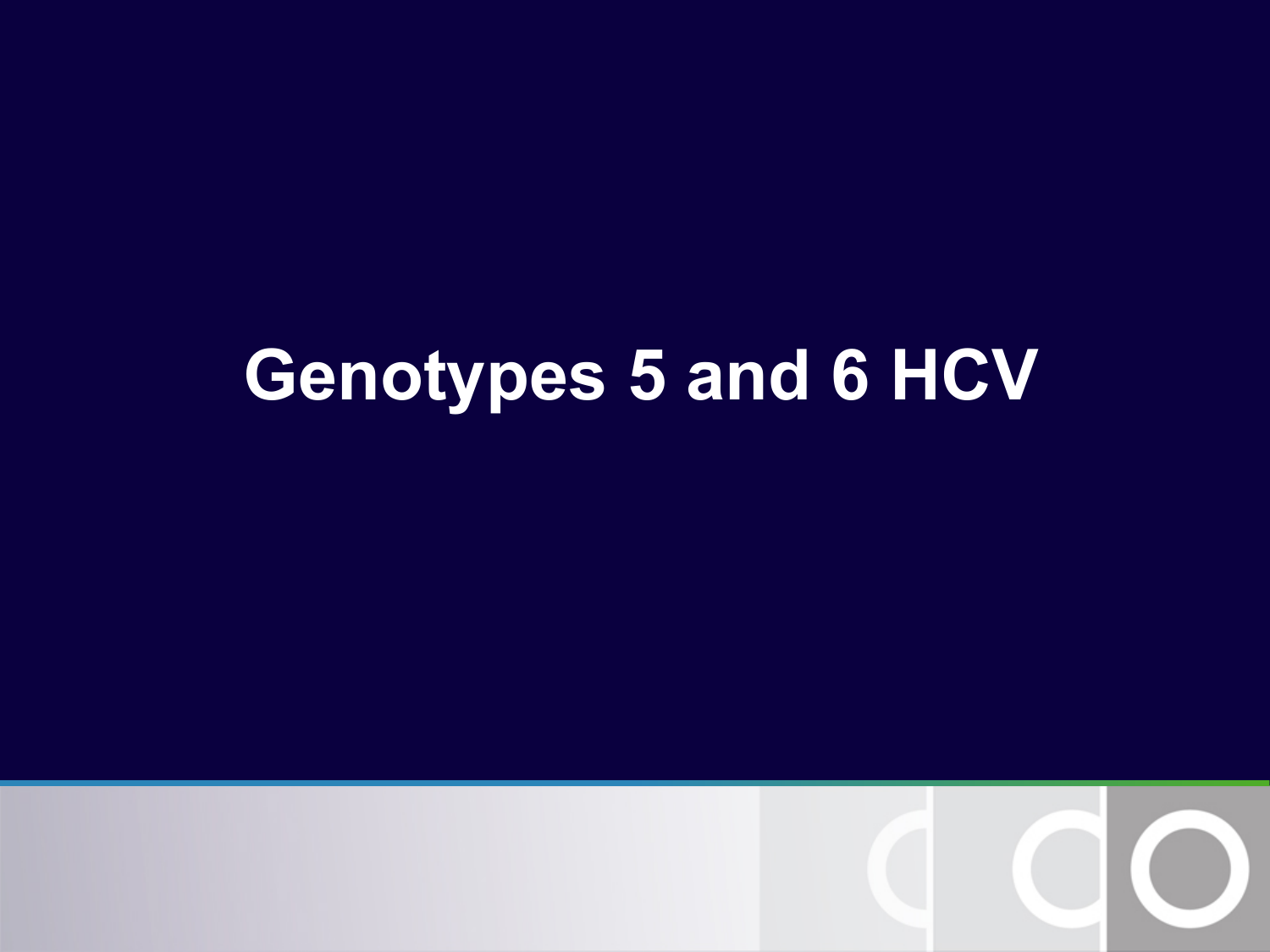### **Genotypes 5 and 6**

- § Challenges
	- Limited data
- § Goal
	- Ribavirin-free, short-duration regimen

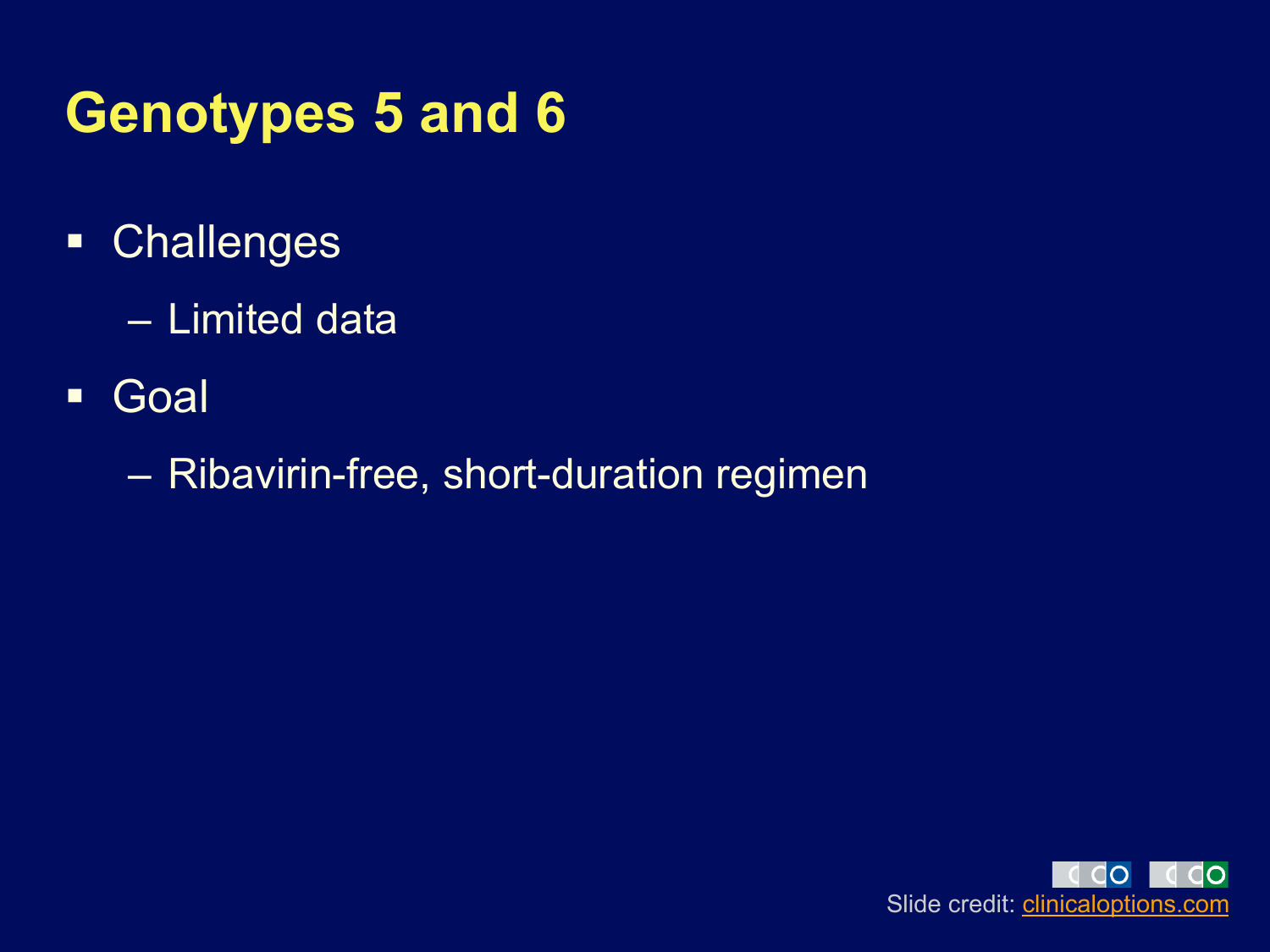### **AASLD/IDSA Guideline Recommendations: Genotypes 5 and 6 HCV**

| <b>Pt Subgroup</b>                    | <b>SOF/LDV</b>               | <b>SOF + PegIFN/RBV</b>                         |
|---------------------------------------|------------------------------|-------------------------------------------------|
| Treatment naive,<br>$±$ cirrhosis     | <b>Recommended</b><br>12 wks | <b>Alternative</b><br>if IFN eligible<br>12 wks |
| PegIFN/RBV failures,<br>$±$ cirrhosis | <b>Recommended</b><br>12 wks | <b>Alternative</b><br>if IFN eligible<br>12 wks |



AASLD/IDSA. HCV guidelines. April 2016. Suite of the south of the Slide credit: *clinicaloptions.com*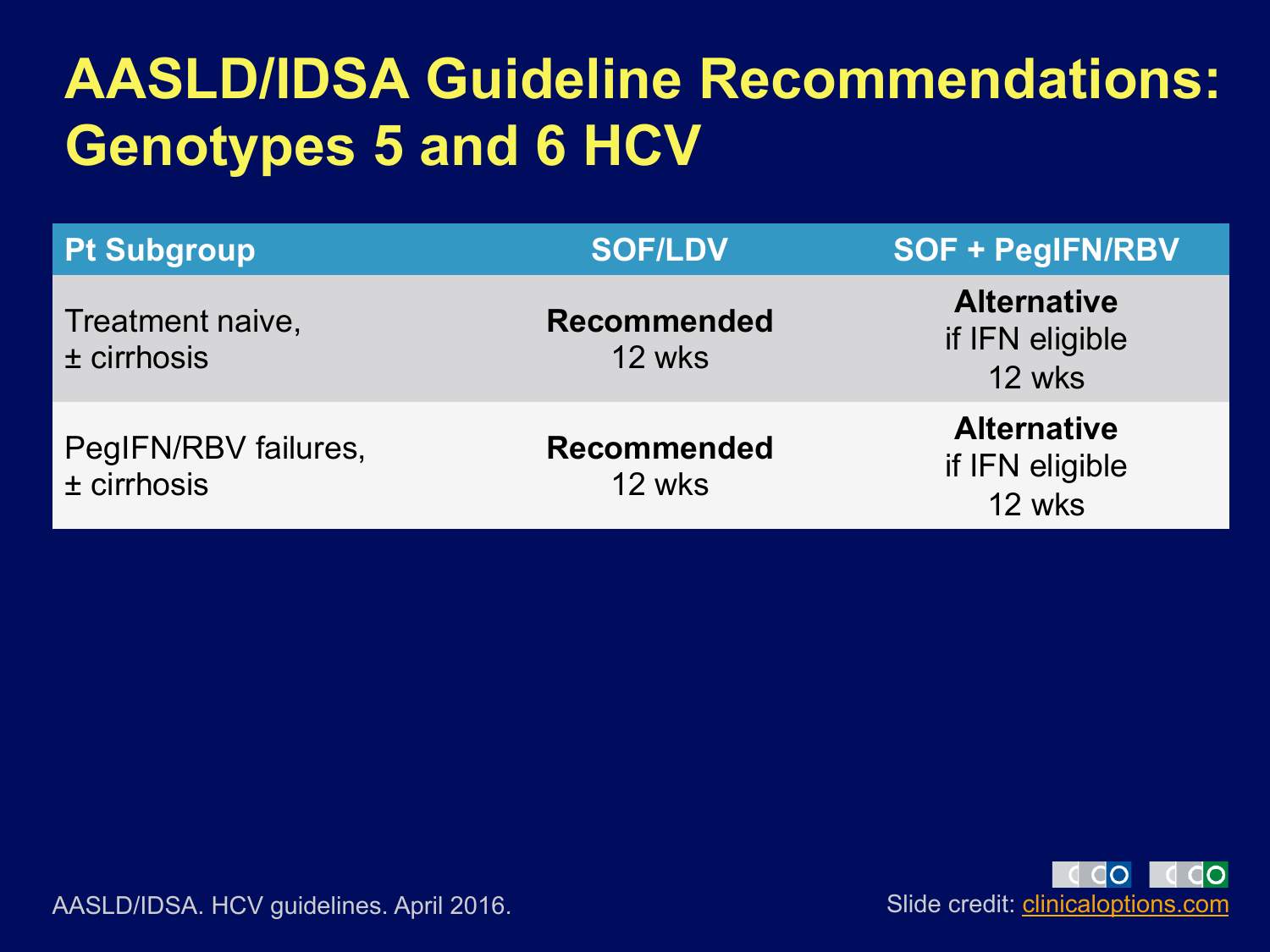### **Sofosbuvir/Ledipasvir for GT5 HCV**



12-wk SOF/LDV effective for Tx-naive and Tx-experienced pts



Abergel A, et al. Lancet Infect Dis. 2016;16:459-464.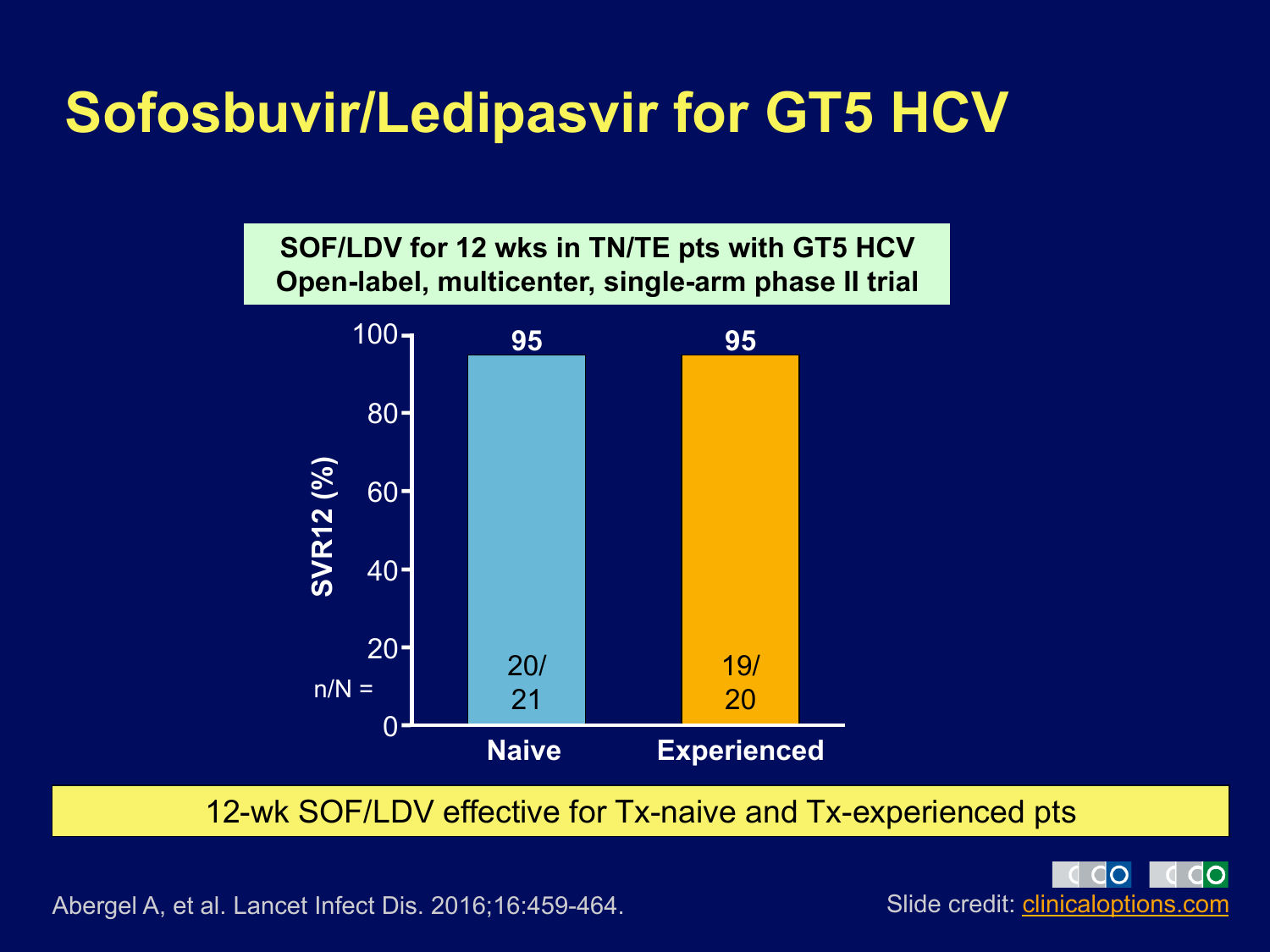### **What About Elbasvir/Grazoprevir for Genotypes 5 and 6 HCV?**

- Not currently included in AASLD/IDSA guidance
- FDA approval not received for genotype 5 or 6
- **Genotype 6: limited data** 
	- C-EDGE (phase III trial): included 10 treatment-naive pts with genotype 6 HCV[1]
		- Elbasvir/grazoprevir 12 wks without ribavirin
		- SVR12 8/10 (80%)



1. Zeuzem S, et al. Ann Intern Med. 2015;163:1-13. Slide credit: *clinicaloptions.com*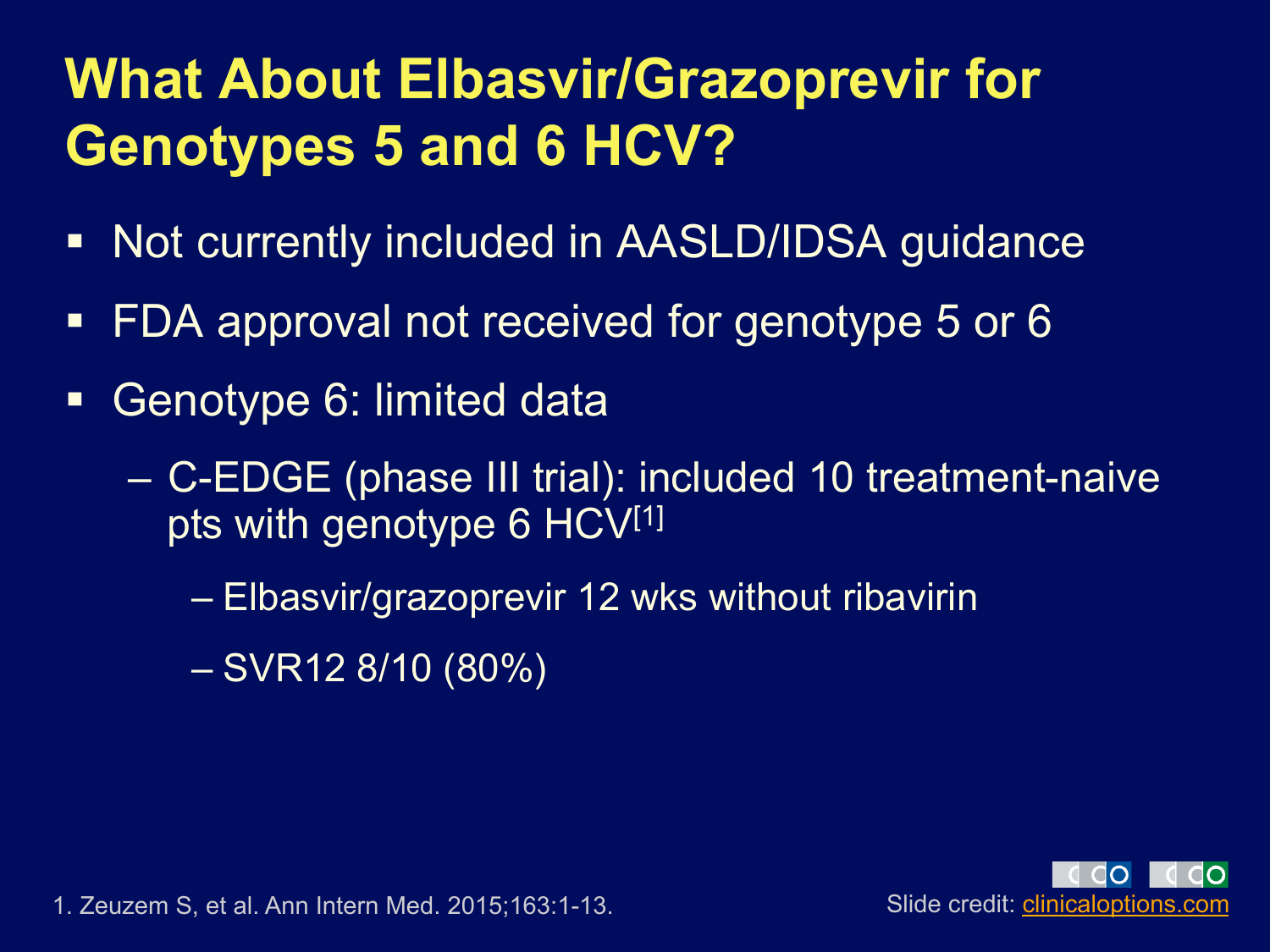### **Sofosbuvir/Velpatasvir for GT5 and 6 HCV**

**ASTRAL 1: SOF/VEL vs PBO for 12 wks in TN/TE pts with GT1, 2, 4, 5, 6 HCV** 

| <b>Parameter</b> | <b>All GTs on SOF/</b><br><b>VEL</b><br>$(n = 624)$ | <b>GT5 on SOF/VEL</b><br>$(n = 35)$ | GT6 on SOF/<br><b>VEL</b><br>$(n = 41)$ |
|------------------|-----------------------------------------------------|-------------------------------------|-----------------------------------------|
| Cirrhosis, %     | 19.4                                                | 14.3                                | 14.6                                    |
| SVR12, % (n/N)   | 99.0<br>(618/624)                                   | 97.1<br>(34/35)                     | 100<br>(41/41)                          |



Feld JJ, et al. N Engl J Med. 2015;373:2599-2607.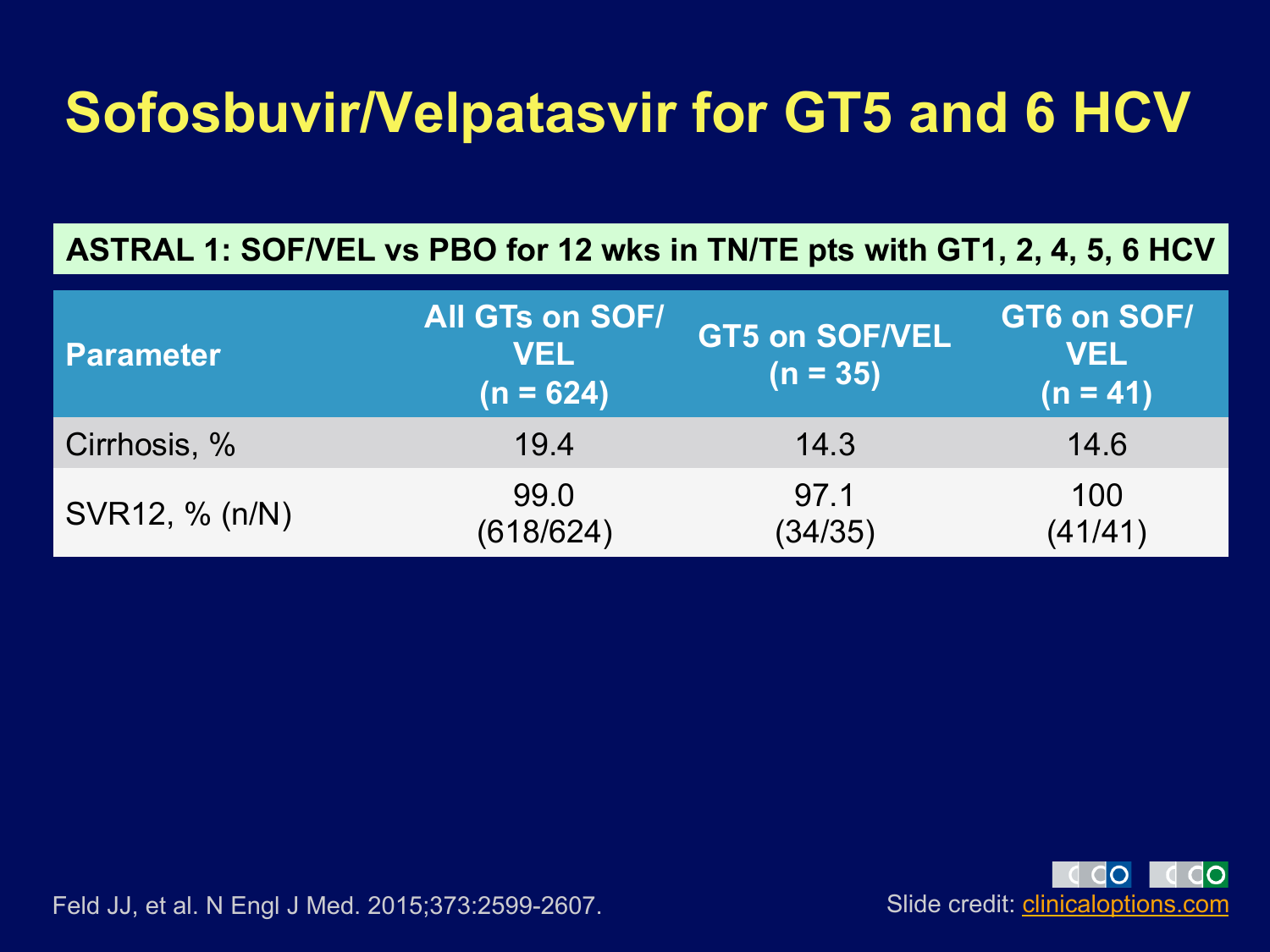### **Summary**

- Genotype 3 HCV
	- Noncirrhotics
		- SOF + DCV for 12 wks very effective
		- SOF + RBV for 24 wks or SOF + pegIFN/RBV for 12 wks acceptable
	- Cirrhotics
		- May consider waiting for promising options in the near future, including:
			- SOF/VEL ± GS-9857
			- ABT-493 + ABT-530
- Genotypes 2, 4, 5, 6 HCV
	- Effective regimens available
	- Progress continues with potent, shorter durations